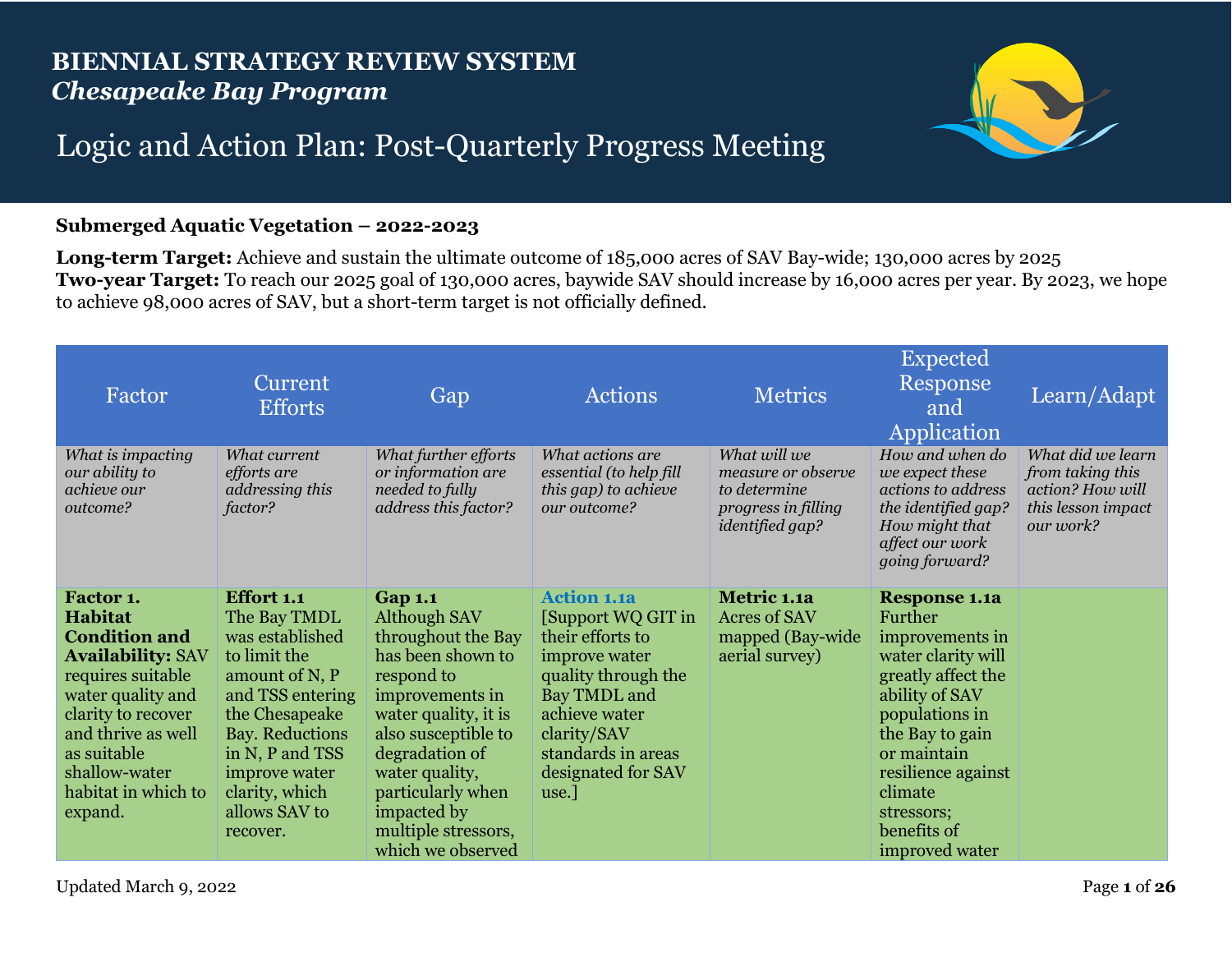| in 2019-2020 when<br>we lost $\sim 1/3$ of our<br>SAV. Continued,<br>accelerated and<br>potentially targeted<br>efforts to improve<br>water quality<br>through the Bay<br><b>TMDL</b> and best<br>management<br>practices (BMPs)<br>may help to<br>mitigate stressors<br>associated with<br>climate change. | <b>Action 1.1b</b><br>[Encourage/Promote]<br>the use of BMPs<br>within local planning<br>efforts that benefit<br>SAV persistence and<br>recovery: wastewater<br>treatment plant<br>upgrades,<br>stormwater runoff<br>improvements,<br>riparian buffers, etc.]                           | Metric 1.1b<br><b>BMPs</b><br>implemented that<br>benefit SAV<br>persistence and<br>recovery.                                                                                                                     | clarity would be<br>seen within the<br>SAV growing<br>season.<br><b>Response 1.1b</b><br>Implementation<br>of additional and<br>targeted BMPs<br>will encourage<br>continued SAV<br>recovery<br>measured as<br>increased Bay-<br>wide and<br>segment specific<br>SAV acreage. |
|-------------------------------------------------------------------------------------------------------------------------------------------------------------------------------------------------------------------------------------------------------------------------------------------------------------|-----------------------------------------------------------------------------------------------------------------------------------------------------------------------------------------------------------------------------------------------------------------------------------------|-------------------------------------------------------------------------------------------------------------------------------------------------------------------------------------------------------------------|-------------------------------------------------------------------------------------------------------------------------------------------------------------------------------------------------------------------------------------------------------------------------------|
|                                                                                                                                                                                                                                                                                                             | <b>Action 1.1c</b><br>[Determine the local]<br>effect of<br>flow/stormwater<br>runoff on SAV<br>density and acreage<br>and options for<br>targeting BMPs that<br>would protect<br>priority SAV areas.<br>This action was<br>specifically<br>recommended by the<br>Management<br>Board.] | Metric 1.1c<br>Completed project<br>determining the<br>local effect of<br>flow/runoff on<br>SAV density and<br>acreage and<br>proposed options<br>for targeting BMPs<br>that would protect<br>priority SAV areas. | <b>Response 1.1c</b><br>If shown to have<br>impact, there<br>may be an<br>increase in<br>targeted<br>placement of<br><b>BMPs</b> in areas of<br>high SAV value<br>(large, dense,<br>stable beds that<br>provide<br>important<br>habitat).                                     |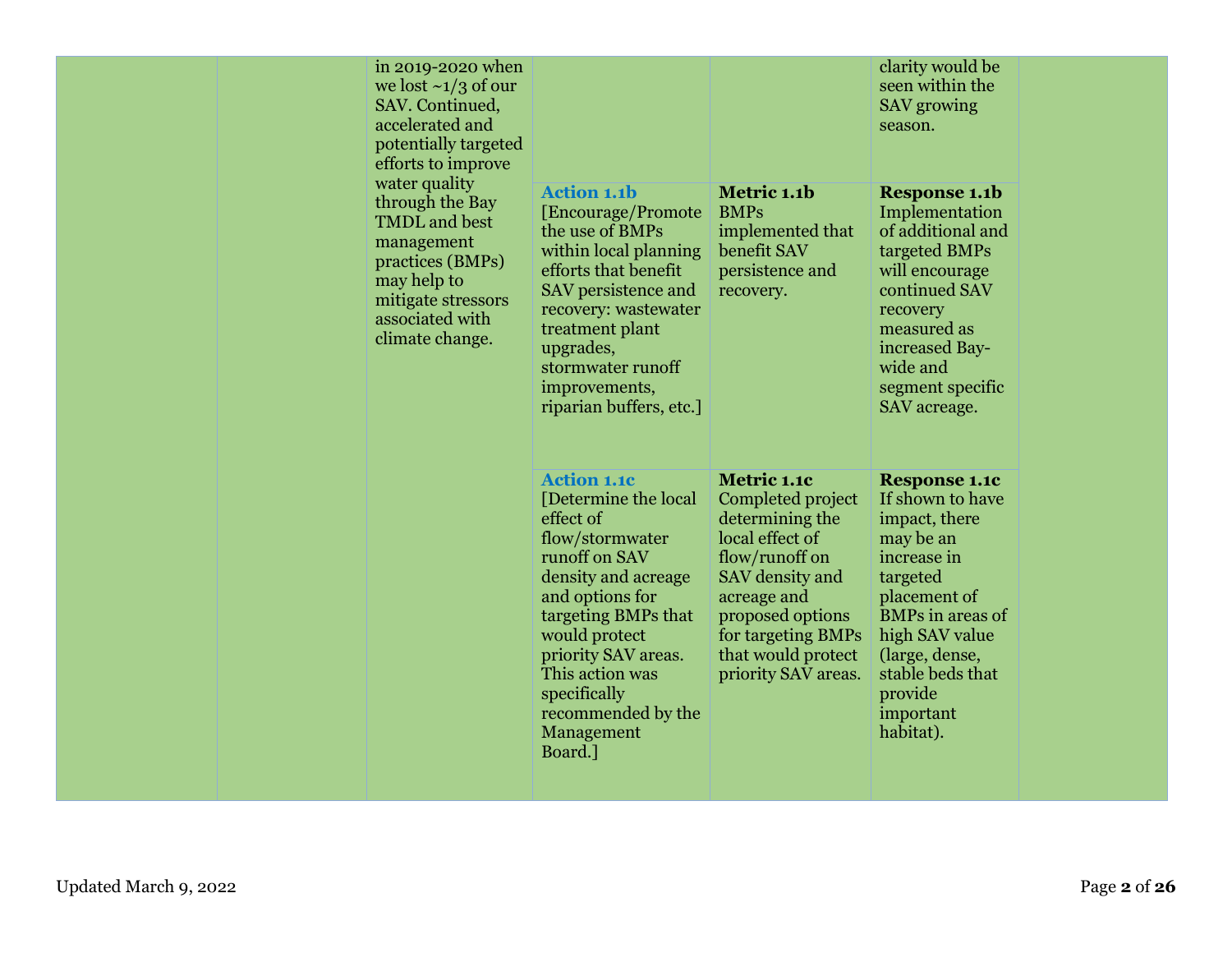|                                                                                                                                                                                                                                                                                         |                                                                                                                                                                                                                                                                                                                          | <b>Action 1.1d</b><br>[Explore the<br>potential for co-<br>locating land-based<br>BMPs,<br>oyster/mussel<br>restoration efforts<br>and SAV restoration<br>efforts. This action<br>was specifically<br>recommended by the<br>Management<br>Board.]                                   | Metric 1.1d<br><b>Report outlining</b><br>the potential<br>benefits of, and<br>options for, co-<br>locating land-<br>based BMPs,<br>oyster/mussel<br>restoration efforts<br>and SAV<br>restoration efforts | <b>Response 1.1d</b><br>If shown to have<br>significant<br>potential<br>benefits, the SAV<br>Workgroup<br>would<br>potentially<br>pursue a pilot<br>project to co-<br>locate a land-<br>based BMP, an<br>oyster/mussel<br>restoration<br>project and an<br><b>SAV</b> restoration<br>project. |  |
|-----------------------------------------------------------------------------------------------------------------------------------------------------------------------------------------------------------------------------------------------------------------------------------------|--------------------------------------------------------------------------------------------------------------------------------------------------------------------------------------------------------------------------------------------------------------------------------------------------------------------------|-------------------------------------------------------------------------------------------------------------------------------------------------------------------------------------------------------------------------------------------------------------------------------------|------------------------------------------------------------------------------------------------------------------------------------------------------------------------------------------------------------|-----------------------------------------------------------------------------------------------------------------------------------------------------------------------------------------------------------------------------------------------------------------------------------------------|--|
| <b>Effort 1.2</b><br>Direct effects of<br>climate change<br>on SAV are<br>currently being<br>modeled and<br>evaluated as part<br>of a GIT-funded<br>project<br>(SAV/Climate)<br>Modeling<br>project-<br><b>Technical Lead:</b><br>Becky Golden).<br>Direct effects<br>include increased | <b>Gap 1.2</b><br>The SAV/Climate<br><b>Modeling Project</b><br>and STAC<br>workshop are still<br>underway so at this<br>time, direct<br>impacts are not<br>fully understood,<br>nor are the<br>implications of<br>rising temperatures<br>on all of the Bay's<br>SAV communities.<br>Furthermore,<br>indirect effects of | <b>Action 1.2a</b><br>[Evaluate the<br>potential for SAV to<br>reach restoration<br>targets and provide<br>relevant ecosystem<br>services in the face<br>of climate change by<br>completing and<br>publishing the<br>results of the GIT-<br>funded SAV/Climate<br>Modeling Project. | Metric 1.2a<br>A completed<br>project report and<br>associated<br>publications.<br>Increased<br>understanding of<br>climate impacts on<br><b>SAV</b> recovery<br>potential.                                | <b>Response 1.2a</b><br>Increased<br>understanding of<br>climate impacts<br>on SAV would<br>allow for better<br>management of<br>the resource<br>through<br>mitigative<br>improvements in<br>water clarity and<br>inform future<br>SAV goal<br>attainment<br>potential.                       |  |
| precipitation,<br>increased<br>turbidity,<br>increased water<br>temperatures,<br>sea level rise, etc.<br>Temperature<br>impacts,<br>specifically, are                                                                                                                                   | climate change are<br>difficult to identify,<br>predict or address.<br>so their eventual<br>impact on SAV<br>recovery efforts are<br>largely unclear.                                                                                                                                                                    | <b>Action 1.2b</b><br>[Evaluate the<br>potential for SAV to<br>reach restoration<br>targets and provide<br>relevant ecosystem<br>services in the face<br>of rising<br>temperatures by                                                                                               | Metric 1.2b<br>A completed<br>project report and<br>associated<br>publications.<br>Increased<br>understanding of<br>rising<br>temperatures on                                                              | <b>Response 1.2b</b><br><b>Increased</b><br>understanding of<br>rising<br>temperatures on<br>SAV would allow<br>for better<br>management of<br>the resource                                                                                                                                   |  |

Updated March 9, 2022 Page **3** of **26**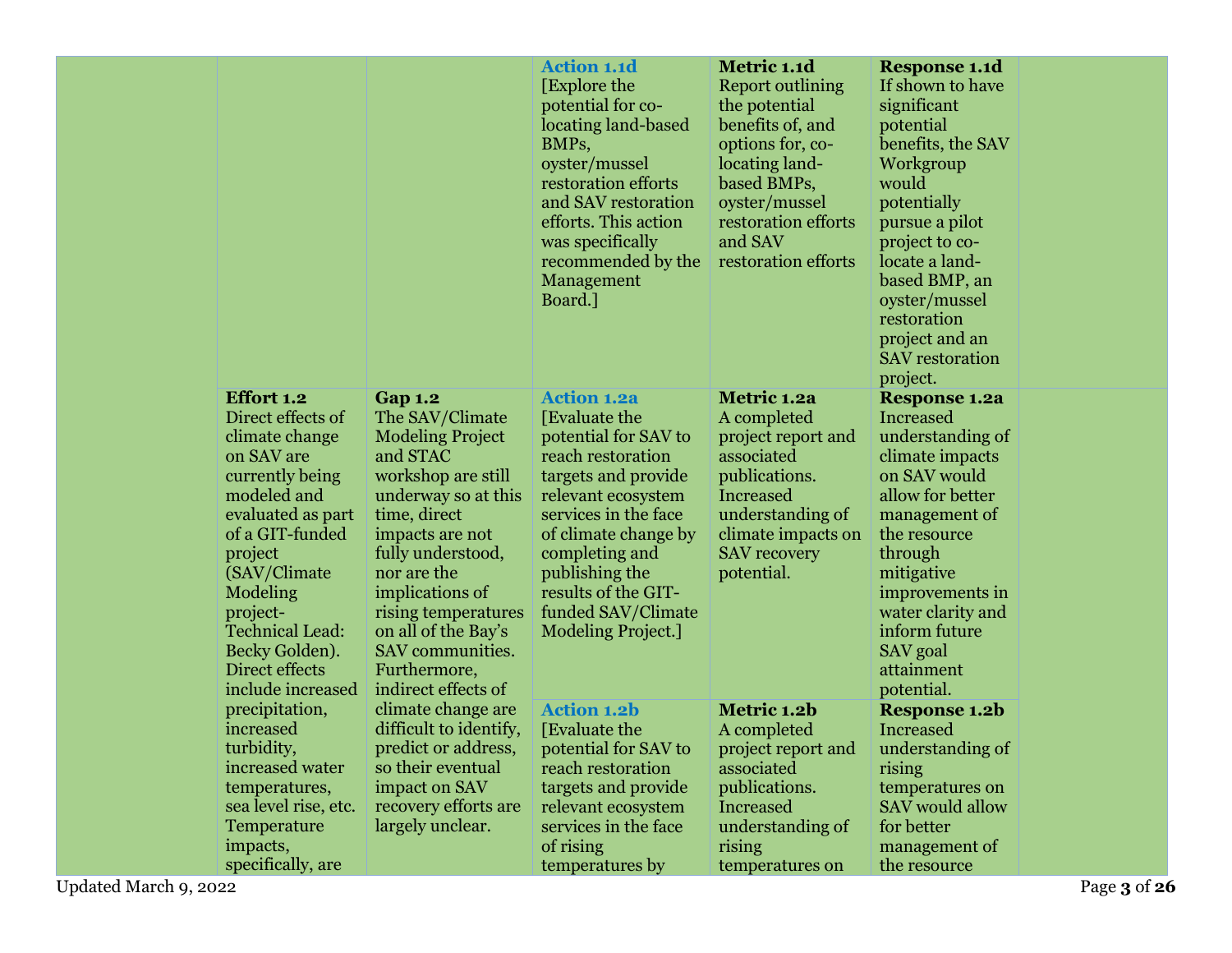| being evaluated<br>as part of a STAC<br>workshop on<br>rising<br>temperatures in<br>the Chesapeake<br>Bay. | completing and<br>publishing the<br>outcomes and<br>management<br>recommendations<br>from the STAC<br>workshop on rising<br>temperatures in the<br>Chesapeake Bay.]                                                                                               | <b>SAV</b> recovery<br>potential.                                                                                                                                                                   | through<br>mitigative<br>improvements in<br>water clarity and<br>inform future<br>SAV goal<br>attainment<br>potential.                                                                                                                                                                                                                                                                                                                                                                                                                                                            |  |
|------------------------------------------------------------------------------------------------------------|-------------------------------------------------------------------------------------------------------------------------------------------------------------------------------------------------------------------------------------------------------------------|-----------------------------------------------------------------------------------------------------------------------------------------------------------------------------------------------------|-----------------------------------------------------------------------------------------------------------------------------------------------------------------------------------------------------------------------------------------------------------------------------------------------------------------------------------------------------------------------------------------------------------------------------------------------------------------------------------------------------------------------------------------------------------------------------------|--|
|                                                                                                            | <b>Action 1.2c</b><br>[Implement the SAV<br><b>Sentinel Site</b><br>Program throughout<br>the Bay to more<br>effectively evaluate<br>the impacts of<br>climate stressors on<br>the Bay's SAV<br>populations. See also<br>Management<br>Approach 4, Effort<br>4.4] | Metric 1.2c<br><b>SAV</b> Sentinel sites<br>established and<br>adopted, data<br>collected, data<br>analyzed, reports<br>written, insights<br>into direct and<br>indirect climate<br>impacts gained. | <b>Response 1.2c</b><br><b>Chesapeake Bay</b><br><b>SAV Sentinel</b><br>Site data will<br>complement<br>acreage and<br>density data<br>collected via the<br>Bay-wide aerial<br>survey and local<br>observational<br>data collected via<br>the Chesapeake<br><b>Bay SAV</b><br>Watchers<br>program and<br>other ground<br>surveys.<br>Together, these<br>interconnected<br><b>Chesapeake Bay</b><br><b>SAV</b> monitoring<br>efforts will form<br>a three-tiered<br>hierarchical<br>monitoring<br>approach that<br>maximizes our<br>efficiency and<br>forecasting<br>capabilities. |  |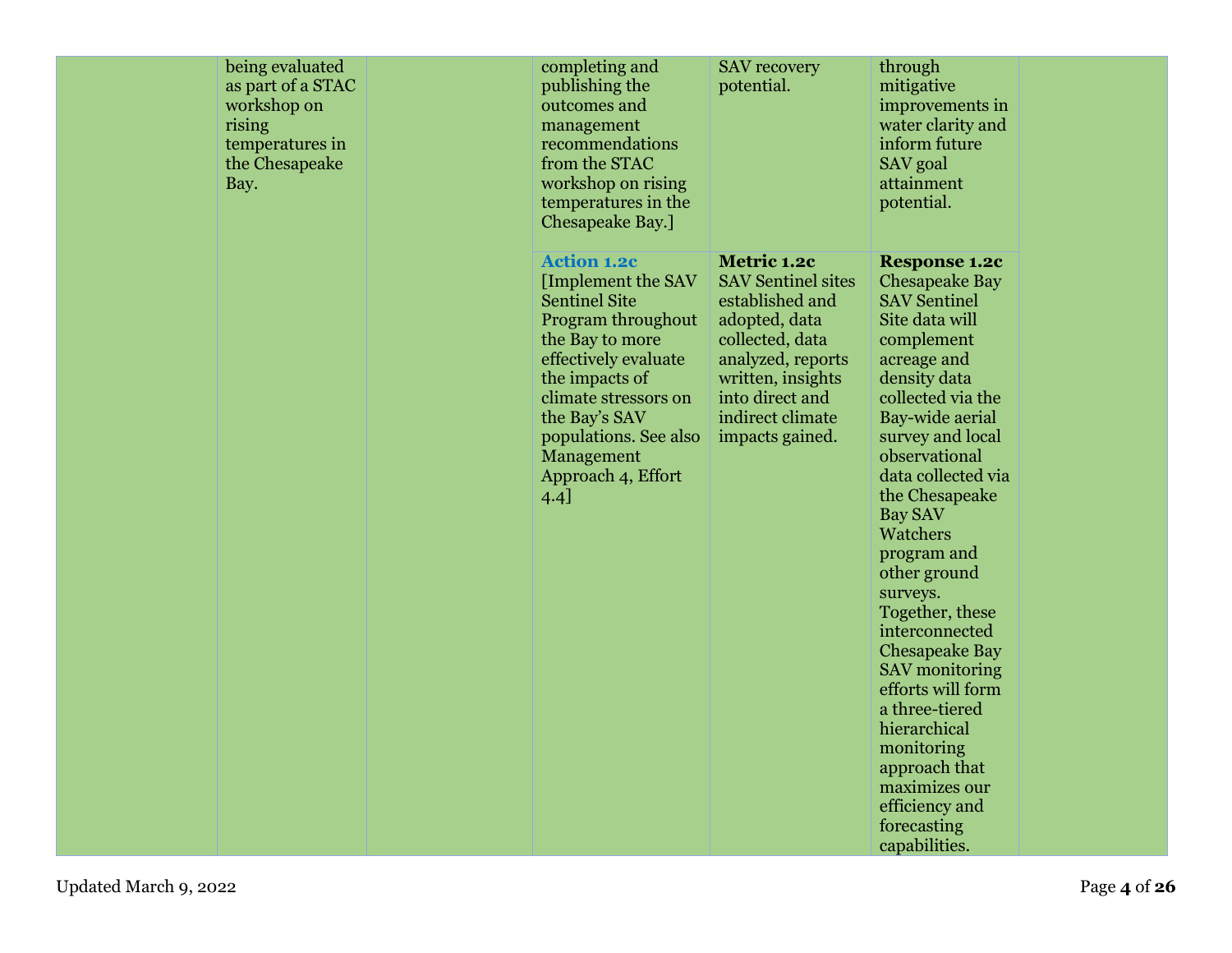| <b>Effort 1.3</b><br>The SAV<br>Workgroup is<br>collaborating<br>with other<br>workgroups and<br>GITs to address<br>shallow water<br>use conflicts to                                                                                           | <b>Gap 1.3</b><br>Although we have<br>been discussing<br>shallow water use<br>conflicts among<br>workgroups, GITs<br>and partners,<br>consensus<br>regarding a defined                                                                                     | <b>Action 1.3a</b><br>[Gain consensus]<br>among Bay Program<br>workgroups, GITs<br>and partners on<br>shallow-water use<br>conflict discussion<br>purpose and end-<br>goal]                  | Metric 1.3a<br>Development of a<br>clearly defined end<br>goal/statement of<br>purpose.                                                            | <b>Response 1.3a-</b><br>b<br>Identification of<br>the end-goal and<br>development of a<br>structured<br>decision matrix,<br>or the like,<br>would be |  |
|-------------------------------------------------------------------------------------------------------------------------------------------------------------------------------------------------------------------------------------------------|------------------------------------------------------------------------------------------------------------------------------------------------------------------------------------------------------------------------------------------------------------|----------------------------------------------------------------------------------------------------------------------------------------------------------------------------------------------|----------------------------------------------------------------------------------------------------------------------------------------------------|-------------------------------------------------------------------------------------------------------------------------------------------------------|--|
| ensure that all<br>resources and<br>habitats,<br>including SAV,<br>are adequately<br>considered and<br>protected when<br>making decisions<br>regarding<br>shallow water<br>areas. See also<br>Effort 2.1 and<br>associated Gaps<br>and Actions. | purpose and end-<br>goal aside from<br>enhancing co-<br>benefits has<br>remained elusive. A<br>decision matrix of<br>sorts is necessary<br>to address habitat<br>assessments and<br>trade-offs to<br>improve decision<br>making for shallow<br>water uses. | <b>Action 1.3b</b><br>[Create a structured]<br>decision<br>matrix/assessment<br>protocol to evaluate<br>shallow-water<br>habitat trade-offs<br>such as those<br>considered in Effort<br>2.1. | Metric 1.3b<br>Development of a<br>structured<br>decision<br>matrix/assessment<br>protocol to<br>evaluate shallow-<br>water habitat<br>trade-offs. | valuable to<br>decision makers<br>when making<br>permitting<br>decisions<br>involving<br>shallow water<br>use conflicts.                              |  |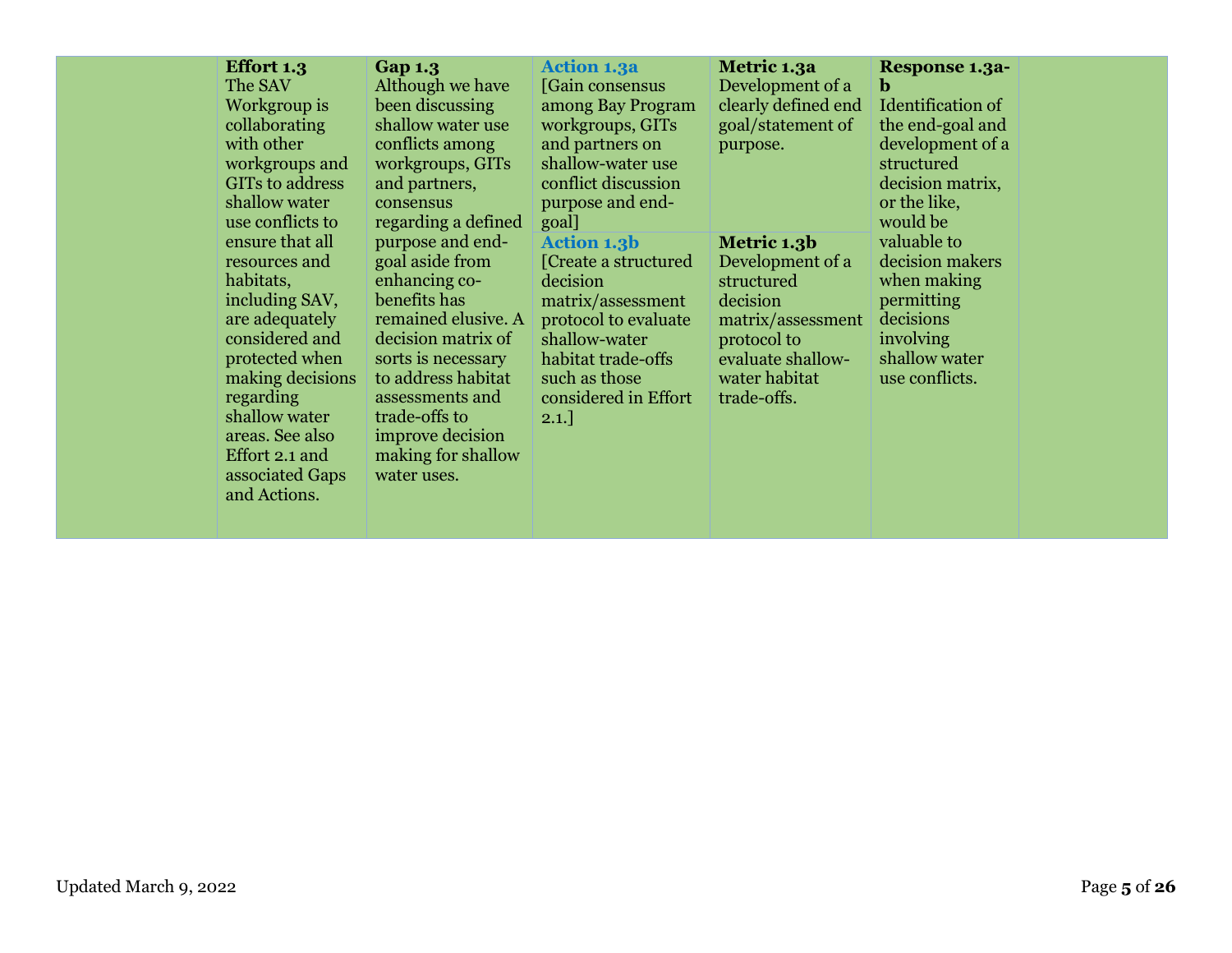| Factor 2.              | <b>Effort 2.1</b>  | <b>Gap 2.1</b>                       | <b>Action 2.1a</b>         | Metric 2.1a            | <b>Response 2.1a</b> |  |
|------------------------|--------------------|--------------------------------------|----------------------------|------------------------|----------------------|--|
| <b>Protection of</b>   | Maryland,          | Existing                             | [Work with state           | <b>Recommendations</b> | Reviewing and        |  |
| <b>Existing and</b>    | Virginia and the   | regulations may                      | leadership in              | reviewed and           | making the           |  |
| <b>Recovering</b>      | District of        | not be effective at                  | Maryland, Virginia         | considered,            | recommended          |  |
| <b>SAV:</b> SAV in the | Columbia all       | protecting SAV as                    |                            | regulatory updates     | regulatory           |  |
| Bay, as well as the    | have regulations   | the resource                         | and D.C. to review         | made.                  | updates will take    |  |
| shallow-water          | in place that      | recovers in the                      | and implement              |                        | significant time     |  |
| habitat where SAV      | protect existing   | Chesapeake Bay.                      | appropriate                |                        | but when             |  |
| needs to recover,      | <b>SAV</b> from    | New threats and                      | recommendations            |                        | completed, both      |  |
| is subject to          | harmful            | conflicts are                        | from "Existing             |                        | existing and         |  |
| degradation from       | practices,         | emerging that may                    | <b>Chesapeake Bay</b>      |                        | recovering SAV       |  |
| poor water quality     | including          | deem the current                     | <b>Watershed Statutes</b>  |                        | will be more         |  |
| but also from          | dredging and       | regulations                          | and Regulations            |                        | effectively          |  |
| physical               | filling, nearshore | ineffective, such as                 |                            |                        | protected.           |  |
| disturbances           | construction and   | aquaculture,                         | <b>Affecting Submerged</b> |                        |                      |  |
| associated with        | commercial         | climate change                       | <b>Aquatic Vegetation"</b> |                        |                      |  |
| dredging,              | fishing, etc. See  | impacts and                          | a GIT-funded project       |                        |                      |  |
| harvesting,            | also Effort 1.3    | harvesting. A                        | report produced in         |                        |                      |  |
| commercial             | and associated     | review of all of the                 | 2019 by the                |                        |                      |  |
| fishing activities,    | Gaps and           | statutes,                            | <b>Chesapeake Legal</b>    |                        |                      |  |
| boating, shoreline     | Actions.           | regulations and                      | Alliance (CLA) at the      |                        |                      |  |
| alteration, etc.       |                    | policies that affect                 | request of the CBP         |                        |                      |  |
|                        |                    | SAV in the                           | and SAV                    |                        |                      |  |
|                        |                    | <b>Chesapeake Bay</b>                |                            |                        |                      |  |
|                        |                    | was completed in<br>2019. The review | Workgroup.]                |                        |                      |  |
|                        |                    | included multiple                    |                            |                        |                      |  |
|                        |                    | recommendations                      |                            |                        |                      |  |
|                        |                    | that have not been                   |                            |                        |                      |  |
|                        |                    | but should be                        |                            |                        |                      |  |
|                        |                    | considered and                       |                            |                        |                      |  |
|                        |                    | potentially                          |                            |                        |                      |  |
|                        |                    | implemented for                      |                            |                        |                      |  |
|                        |                    | more thorough                        |                            |                        |                      |  |
|                        |                    | protection of SAV                    |                            |                        |                      |  |
|                        |                    | in the Bay.                          |                            |                        |                      |  |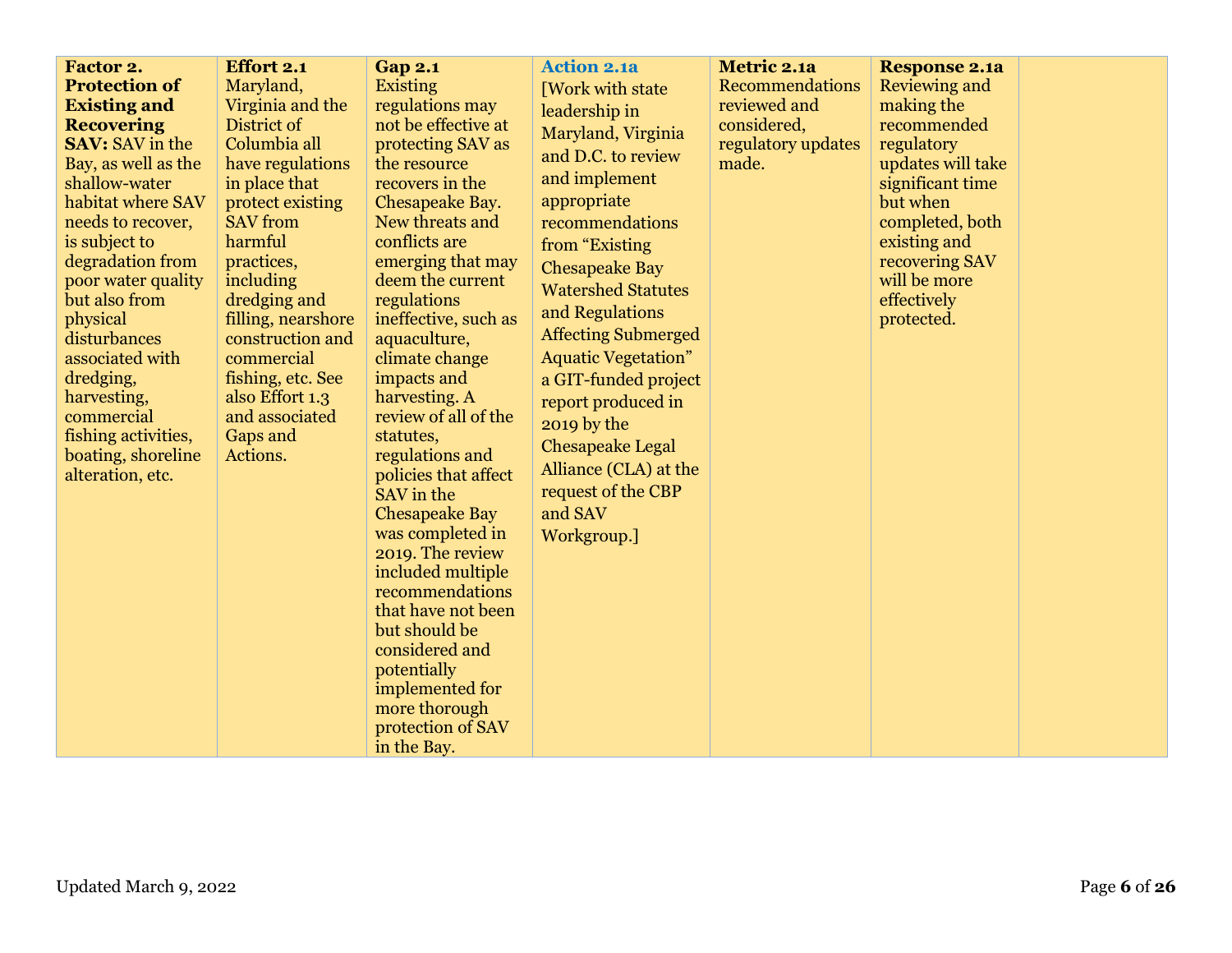| <b>Effort 2.2</b> | <b>Gap 2.2</b>                | <b>Action 2.2a</b>    | Metric 2.2a       | <b>Response 2.2a</b> |  |
|-------------------|-------------------------------|-----------------------|-------------------|----------------------|--|
| The states and    | A new species of              | [Encourage local,     | Water chestnut,   | <b>SAV</b> acreage   |  |
| various federal   | water chestnut,               | state and federal     | both T. bispinosa | increase with        |  |
| organizations     | Trapa bispinosa,              | partners in Virginia, | and T. natans,    | removal of           |  |
| work to manage    | has been                      | DC and Maryland to    | managed or        | invasive             |  |
| invasive species  | discovered in                 | manage water          | eradicated.       | competitor.          |  |
| and minimize      | various non-tidal             | chestnut by           |                   |                      |  |
| their impact on   | bodies of water               | developing and        |                   |                      |  |
| SAV in the Bay.   | near the Potomac              | implementing plans    |                   |                      |  |
|                   | River in Virginia.            | to reduce or          |                   |                      |  |
|                   | There are no                  | eradicate it in       |                   |                      |  |
|                   | existing                      | Chesapeake Bay and    |                   |                      |  |
|                   | management                    | other local water     |                   |                      |  |
|                   | efforts in place for          | bodies.]              |                   |                      |  |
|                   | this species.                 |                       |                   |                      |  |
|                   | Management                    |                       |                   |                      |  |
|                   | efforts for Trapa             |                       |                   |                      |  |
|                   | natans, however,              |                       |                   |                      |  |
|                   | have been adequate            |                       |                   |                      |  |
|                   | to keep the<br>populations in |                       |                   |                      |  |
|                   | check but not fully           |                       |                   |                      |  |
|                   | eradicate them                |                       |                   |                      |  |
|                   | from the Bay.                 |                       |                   |                      |  |
|                   |                               |                       |                   |                      |  |
|                   |                               |                       |                   |                      |  |
|                   |                               |                       |                   |                      |  |
|                   |                               |                       |                   |                      |  |
|                   |                               |                       |                   |                      |  |
|                   |                               |                       |                   |                      |  |
|                   |                               |                       |                   |                      |  |
|                   |                               |                       |                   |                      |  |
|                   |                               |                       |                   |                      |  |
|                   |                               |                       |                   |                      |  |
|                   |                               |                       |                   |                      |  |
|                   |                               |                       |                   |                      |  |
|                   |                               |                       |                   |                      |  |
|                   |                               |                       |                   |                      |  |
|                   |                               |                       |                   |                      |  |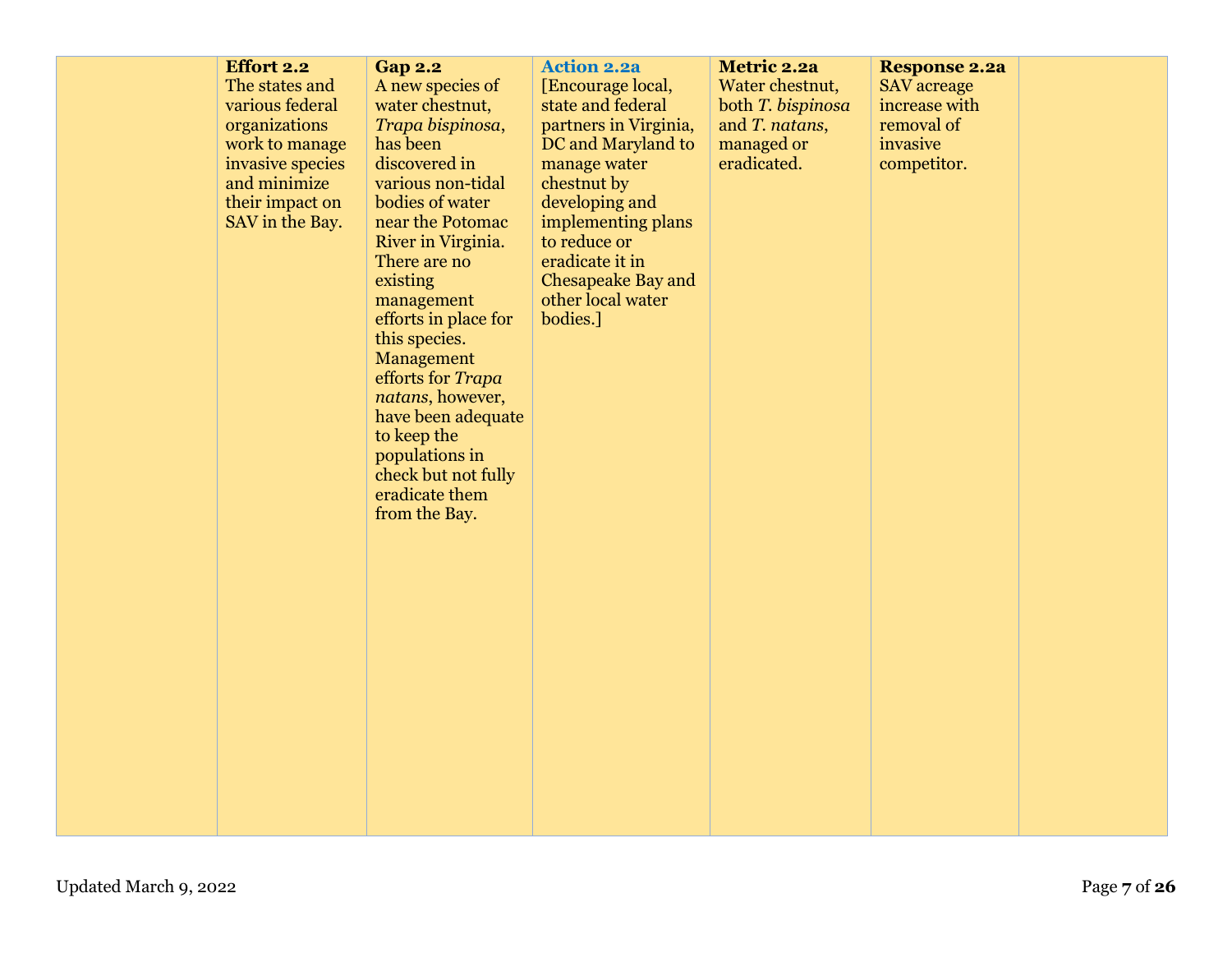| Factor 3.<br><b>SAV</b><br><b>Restoration</b><br><b>Potential and</b><br><b>Activity: Direct</b><br>SAV restoration by<br>seeding or<br>transplanting<br>adult plants is an<br>important<br>component of SAV<br>recovery in<br>Chesapeake Bay,<br>particularly in the<br>absence of a<br>diversity of species<br>or viable seed<br>bank. | <b>Effort 3.1</b><br>State agencies,<br>academic<br>institutions and<br>other<br>organizations in<br>Maryland,<br>Virginia and<br>Washington,<br>D.C. work to<br>actively restore<br>SAV in<br>appropriate<br>areas throughout<br>the Chesapeake<br>Bay using seeds<br>and, in some<br>limited cases,<br>adult plants. | <b>Gap 3.1a</b><br>While several<br>organizations and<br>agencies are<br>involved in SAV<br>restoration efforts,<br>the capacity to<br>restore SAV and<br>accelerate<br>restoration goal<br>attainment is still<br>limited without the<br>engagement of<br>additional<br>organizations to<br>assist with the<br>effort. More hands<br>make less work. | <b>Action 3.1a.1</b><br>[Continue SAV<br>restoration efforts<br>through direct<br>plantings of seeds or<br>propagules in hopes<br>of establishing viable<br>SAV beds where they<br>are not recovering<br>naturally with<br>improvements in<br>water quality or<br>where diversity is<br>low.]<br><b>Action 3.1a.2</b><br>[Distribute the<br>recently completed<br><b>SAV Restoration</b><br>Guide and associated<br>outreach materials<br>among local, state,<br>and federal agencies<br>and organizations<br>that conduct or<br>would like to<br>conduct direct SAV<br>restoration to<br>expand SAV<br>restoration capacity<br>in Chesapeake Bay] | <b>Metric 3.1a.1</b><br>Number of SAV<br>restoration<br>activities, number<br>of organizations<br>involved,<br>increased<br>community<br>engagement,<br>increased SAV<br>acreage.<br><b>Metric 3.1a.2</b><br>Number of<br>successful SAV<br>restoration<br>activities, number<br>of organizations<br>involved,<br>increased<br>community<br>engagement,<br>increased SAV<br>acreage. | <b>Response</b><br>3.1a.1-3.1a.2<br>Promoting the<br>use of the SAV<br>Restoration<br>Guide will result<br>in an increase of<br><b>SAV</b> restoration<br>projects and<br>potentially<br>increased SAV<br>acreage. It may<br>also increase the<br>number of<br>mitigation<br>projects that<br>include direct,<br>in-kind SAV<br>restoration<br>rather than out-<br>of-kind<br>restoration. |              |
|------------------------------------------------------------------------------------------------------------------------------------------------------------------------------------------------------------------------------------------------------------------------------------------------------------------------------------------|------------------------------------------------------------------------------------------------------------------------------------------------------------------------------------------------------------------------------------------------------------------------------------------------------------------------|-------------------------------------------------------------------------------------------------------------------------------------------------------------------------------------------------------------------------------------------------------------------------------------------------------------------------------------------------------|----------------------------------------------------------------------------------------------------------------------------------------------------------------------------------------------------------------------------------------------------------------------------------------------------------------------------------------------------------------------------------------------------------------------------------------------------------------------------------------------------------------------------------------------------------------------------------------------------------------------------------------------------|--------------------------------------------------------------------------------------------------------------------------------------------------------------------------------------------------------------------------------------------------------------------------------------------------------------------------------------------------------------------------------------|--------------------------------------------------------------------------------------------------------------------------------------------------------------------------------------------------------------------------------------------------------------------------------------------------------------------------------------------------------------------------------------------|--------------|
|                                                                                                                                                                                                                                                                                                                                          |                                                                                                                                                                                                                                                                                                                        | <b>Gap 3.1b</b><br><b>SAV</b> restoration<br>efforts could be<br>limited by water<br>quality conditions<br>and wild seed<br>supply. SAV<br>restoration efforts<br>should be carefully                                                                                                                                                                 | <b>Action 3.1b</b><br>[Work with<br>permitting agencies<br>to ensure SAV<br>restoration activities<br>are permitted during<br>appropriate growing<br>conditions and over-<br>harvesting from                                                                                                                                                                                                                                                                                                                                                                                                                                                       | Metric 3.1b<br>Increased<br>coordination with<br>permitting<br>agencies and<br>improved success<br>rates for<br>restoration efforts.                                                                                                                                                                                                                                                 | <b>Response 3.1b</b><br>Strategically<br>implementing<br><b>SAV</b> restoration<br>activities during<br>period of high<br>water quality<br>and protecting<br>donor beds from                                                                                                                                                                                                               |              |
| Updated March 9, 2022                                                                                                                                                                                                                                                                                                                    |                                                                                                                                                                                                                                                                                                                        |                                                                                                                                                                                                                                                                                                                                                       |                                                                                                                                                                                                                                                                                                                                                                                                                                                                                                                                                                                                                                                    |                                                                                                                                                                                                                                                                                                                                                                                      |                                                                                                                                                                                                                                                                                                                                                                                            | Page 8 of 26 |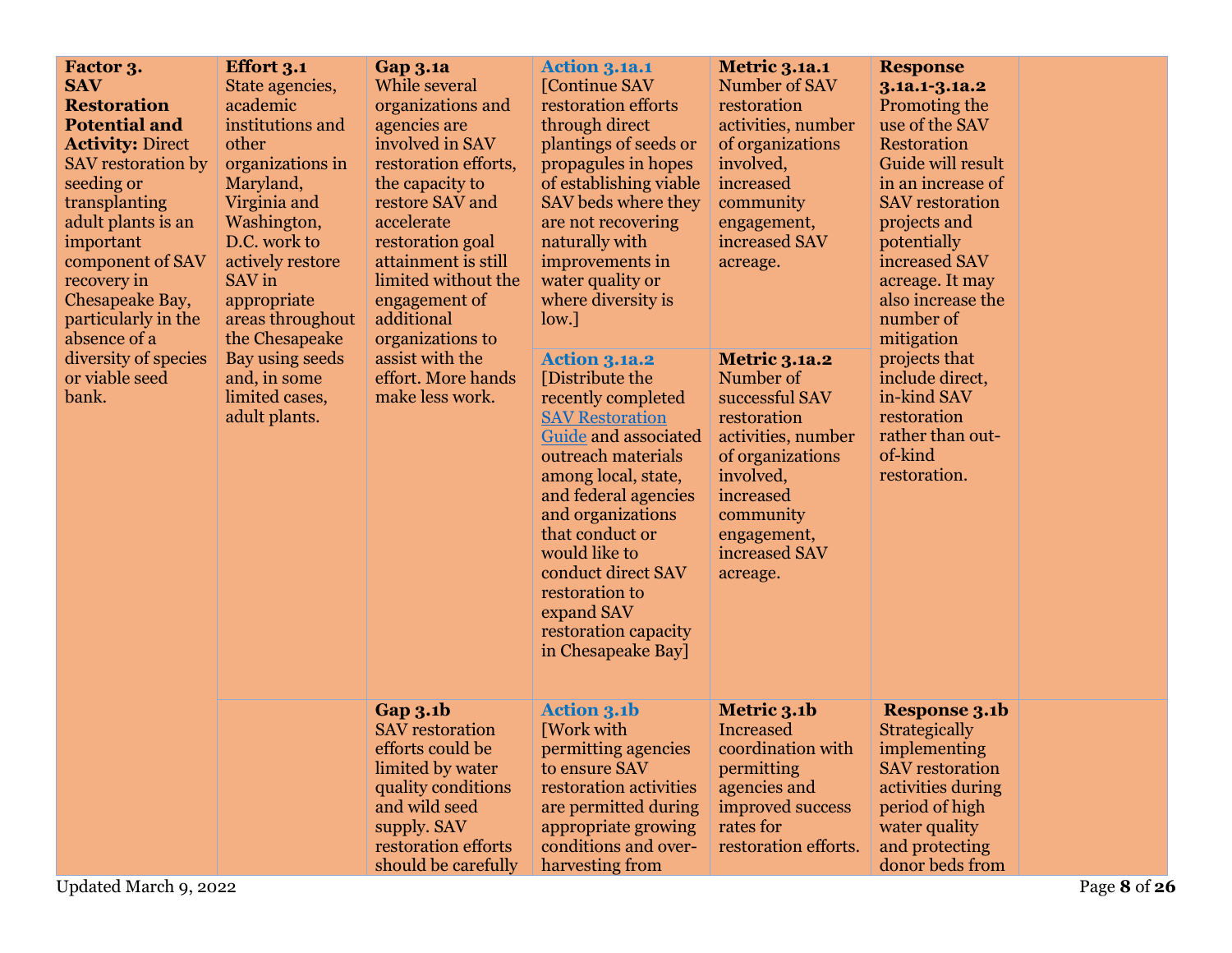|                                        |                                     | planned and<br>implemented only<br>when there is<br>adequate and<br>stable donor bed<br>seed supply and<br>water quality is<br>sufficient for high<br>likelihood of<br>success. | donor beds does not<br>occur.]                                                                                                                                                                                                                                                                                                                                                                                                 |                                                                                                                                                                                      | overharvest will<br>ensure long-term<br>confidence in<br><b>SAV</b> restoration<br>activities and<br>potential.                                                                                                                                                                                                                                                                                                    |              |
|----------------------------------------|-------------------------------------|---------------------------------------------------------------------------------------------------------------------------------------------------------------------------------|--------------------------------------------------------------------------------------------------------------------------------------------------------------------------------------------------------------------------------------------------------------------------------------------------------------------------------------------------------------------------------------------------------------------------------|--------------------------------------------------------------------------------------------------------------------------------------------------------------------------------------|--------------------------------------------------------------------------------------------------------------------------------------------------------------------------------------------------------------------------------------------------------------------------------------------------------------------------------------------------------------------------------------------------------------------|--------------|
|                                        |                                     | <b>Gap 3.1c</b><br>A commercial seed<br>supply for native<br><b>Chesapeake Bay</b><br>SAV is not<br>available and all<br>seeds must come<br>from wild harvest.                  | <b>Action 3.1c</b><br>[Review potential]<br>opportunities to<br>create a Chesapeake<br>Bay SAV nursery or<br><b>SAV</b> nursery<br>network that would<br>foster necessary<br>research for SAV<br>aquaculture<br>technology and<br>restoration<br>protocols, provide<br>space for a native<br>SAV seed repository<br>and produce a<br>commercial seed<br>supply; pursue<br>options if possible<br>and funding is<br>available.] | Metric 3.1c<br><b>Review of</b><br>opportunities to<br>create an SAV<br>nursery or nursery<br>network; funding<br>options identified<br>and pursued if<br>determined<br>appropriate. | <b>Response 3.1c</b><br>An SAV nursery<br>and commercial<br>seed supply<br>would encourage<br>broader<br>restoration and<br>mitigation effort<br>participation,<br>protect donor<br>beds from<br>potential over-<br>harvest, provide<br>space for a<br>native SAV seed<br>repository, and<br>other research<br>benefits<br>resulting in<br>greater capacity<br>for direct SAV<br>restoration in<br>Chesapeake Bay. |              |
| Factor 4.<br><b>SAV Research</b>       | <b>Effort 4.1</b><br>Chesapeake Bay | <b>Gap 4.1</b><br>There are still                                                                                                                                               | <b>Action 4.1a</b><br>[Identify and                                                                                                                                                                                                                                                                                                                                                                                            | Metric 4.1a<br>SAV science and                                                                                                                                                       | <b>Response 4.1a</b><br>Increased                                                                                                                                                                                                                                                                                                                                                                                  |              |
| and                                    | Program partner                     | substantial                                                                                                                                                                     | prioritize an updated                                                                                                                                                                                                                                                                                                                                                                                                          | research needs                                                                                                                                                                       | funding for                                                                                                                                                                                                                                                                                                                                                                                                        |              |
| <b>Monitoring: SAV</b><br>research and | scientists and<br>others in the     | knowledge gaps<br>and existing                                                                                                                                                  | list of SAV science<br>and research needs,                                                                                                                                                                                                                                                                                                                                                                                     | identified and<br>prioritized,                                                                                                                                                       | identified<br>research                                                                                                                                                                                                                                                                                                                                                                                             |              |
| monitoring are<br>necessary to make    | region are<br>currently             | science and<br>research needs in                                                                                                                                                | initiate workgroup<br>efforts and/or                                                                                                                                                                                                                                                                                                                                                                                           | increased funding<br>opportunities                                                                                                                                                   | priorities would<br>enhance our                                                                                                                                                                                                                                                                                                                                                                                    |              |
| Updated March 9, 2022                  |                                     |                                                                                                                                                                                 |                                                                                                                                                                                                                                                                                                                                                                                                                                |                                                                                                                                                                                      |                                                                                                                                                                                                                                                                                                                                                                                                                    | Page 9 of 26 |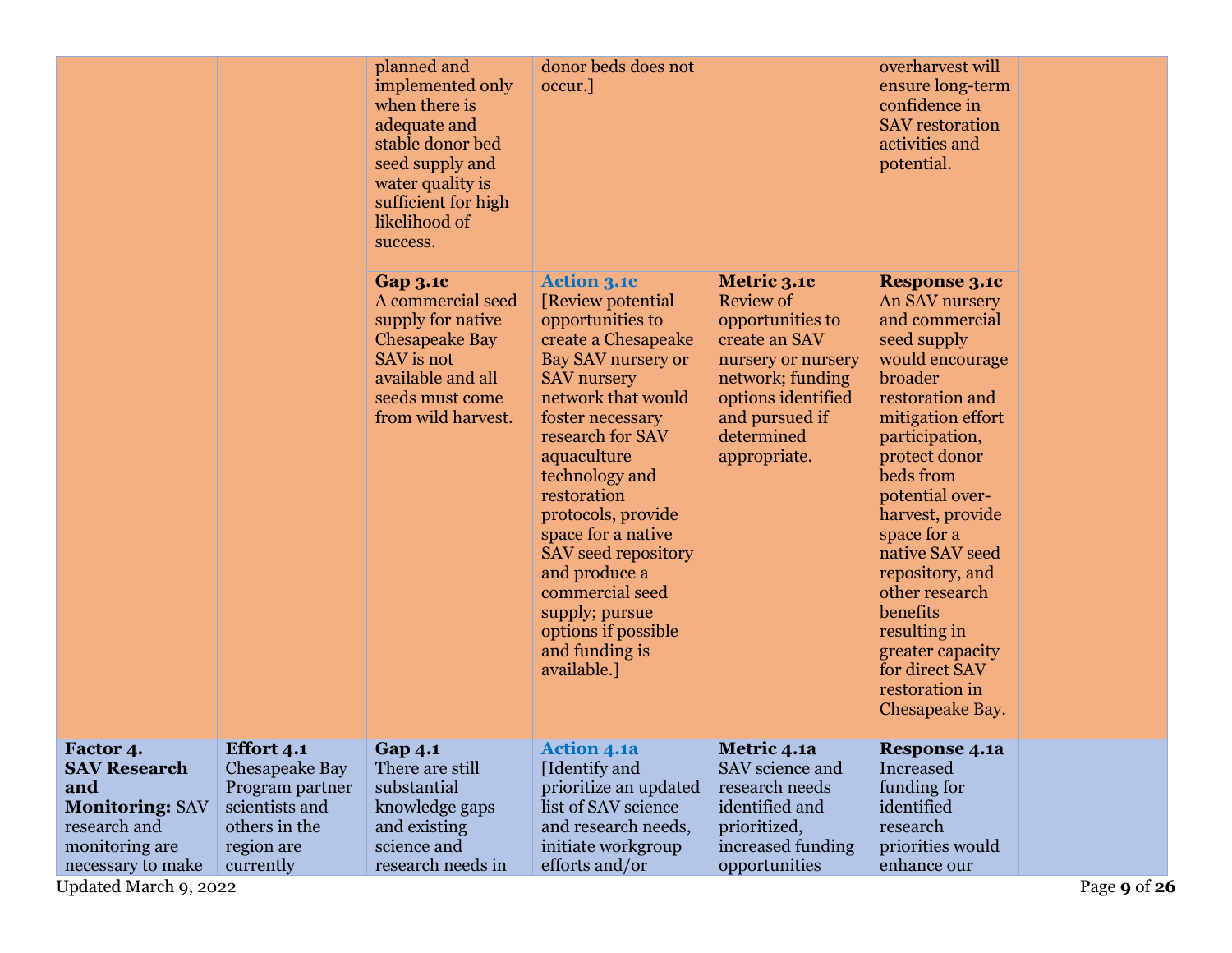| effective<br>management<br>decisions and<br>track progress<br>towards SAV<br>restoration<br>targets. | conducting<br>research in SAV<br>biology, ecology,<br>genetics,<br>restoration and<br>climate<br>resilience.                                                                                                                                   | the fields of SAV<br>biology, ecology,<br>genetics,<br>restoration science<br>and climate<br>resilience. More<br>research in these<br>fields is needed to<br>support more<br>effective<br>management<br>decisions and<br>recovery of SAV in<br>the Bay. | broader partnership<br>efforts to advance<br>SAV research, and<br>provide support for<br>research in the form<br>of funding, steering<br>committee<br>participation,<br>Management<br><b>Transition Advisory</b><br>Group (MTAG)<br>participation, letters<br>of support for<br>research funding,<br>subject matter<br>expert support, etc.] | identified,<br>necessary research<br>conducted and<br>new data and<br>information<br>shared, and SAV<br>more effectively<br>protected and<br>restored. | understanding of<br>SAV in<br>Chesapeake Bay<br>and support<br>effective<br>management<br>decisions and<br>recovery.<br>Additionally,<br>Chesapeake Bay<br><b>SAV</b> research<br>would inform<br>management<br>decisions in<br>other estuaries<br>around the<br>world. |  |
|------------------------------------------------------------------------------------------------------|------------------------------------------------------------------------------------------------------------------------------------------------------------------------------------------------------------------------------------------------|---------------------------------------------------------------------------------------------------------------------------------------------------------------------------------------------------------------------------------------------------------|----------------------------------------------------------------------------------------------------------------------------------------------------------------------------------------------------------------------------------------------------------------------------------------------------------------------------------------------|--------------------------------------------------------------------------------------------------------------------------------------------------------|-------------------------------------------------------------------------------------------------------------------------------------------------------------------------------------------------------------------------------------------------------------------------|--|
|                                                                                                      | <b>Effort 4.2</b><br>A Bay-wide aerial<br>$survey - the first$<br>tier of a three-<br>tiered<br>hierarchical<br>monitoring<br>approach for<br>SAV in<br>Chesapeake Bay -<br>has been<br>conducted each<br>year since 1984<br>to track progress | <b>Gap 4.2a</b><br>Continuation of the<br>Bay-wide aerial<br>survey is necessary<br>to track progress<br>towards SAV<br>restoration targets<br>and water clarity<br>standards<br>attainment.                                                            | <b>Action 4.2a</b><br>[Continue annual<br>Bay-wide SAV<br>Survey to track<br>progress towards<br><b>SAV</b> restoration<br>targets and water-<br>clarity standards<br>attainment.]                                                                                                                                                           | Metric 4.2a<br>Bay-wide SAV<br>Survey completed;<br>SAV acres mapped                                                                                   | <b>Response 4.2a</b><br><b>SAV</b><br>conservation,<br>restoration and<br>research all rely<br>on effective and<br>efficient<br>monitoring of<br>the resource.                                                                                                          |  |
|                                                                                                      | towards the Bay-<br>wide Chesapeake<br><b>Bay SAV</b><br>restoration goal<br>of 185,000-acres<br>and individual<br>segment-specific<br>goals.                                                                                                  | <b>Gap 4.2b</b><br>To ensure the Bay-<br>wide aerial survey's<br>long-term stability,<br>the benefits of<br>using high-<br>resolution satellite<br>imagery and<br>automated SAV                                                                         | <b>Action 4.2b</b><br>[Work with the Bay<br>Program partners to<br>identify funding<br>opportunities to<br>support the<br>continued<br>exploration of<br>satellite imagery and                                                                                                                                                               | Metric 4.2b<br>Identification of<br>funding<br>opportunities and<br>development of<br>algorithms and<br>work flows for<br>automated SAV                | Response 4.2b<br>The automated<br>detection and<br>quantification of<br>SAV in the<br>Chesapeake Bay<br>from high-<br>resolution<br>satellite imagery                                                                                                                   |  |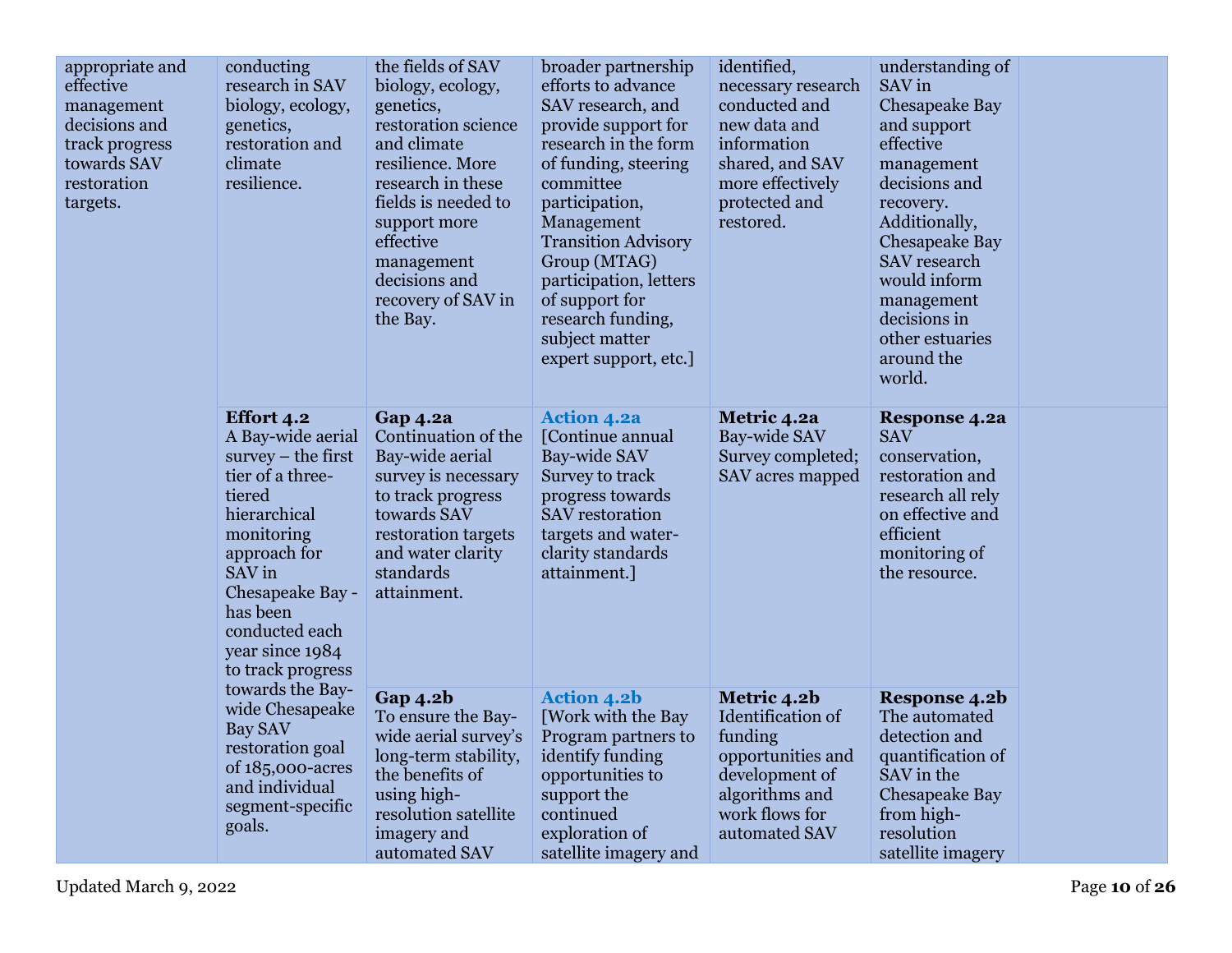|                                                                                                                                                                                                                                                                                                                                                                                                                                    | detection to<br>supplement or<br>eventually replace<br>plane-based image<br>collection are being<br>explored by the<br><b>SAV Workgroup</b><br>and Bay Program<br>Partners, but<br>additional funding<br>is required to<br>develop the<br>algorithms and<br>workflow necessary<br>for full-Bay<br>automation and<br>mapping.                                                                                                                                      | the development of<br>algorithms and work<br>flows to automate<br>SAV detection and<br>quantification.]                                                                                                               | detection and<br>mapping                                                                                                                                                                                       | may eventually<br>supplement or<br>replace the<br>current methods<br>of hand<br>delineation of<br>SAV beds from<br>aerial imagery.<br>This could<br>potentially<br>reduce costs<br>associated with<br>the SAV<br>monitoring<br>program and<br>ensure its long-<br>term stability.                                                                                                                        |
|------------------------------------------------------------------------------------------------------------------------------------------------------------------------------------------------------------------------------------------------------------------------------------------------------------------------------------------------------------------------------------------------------------------------------------|-------------------------------------------------------------------------------------------------------------------------------------------------------------------------------------------------------------------------------------------------------------------------------------------------------------------------------------------------------------------------------------------------------------------------------------------------------------------|-----------------------------------------------------------------------------------------------------------------------------------------------------------------------------------------------------------------------|----------------------------------------------------------------------------------------------------------------------------------------------------------------------------------------------------------------|----------------------------------------------------------------------------------------------------------------------------------------------------------------------------------------------------------------------------------------------------------------------------------------------------------------------------------------------------------------------------------------------------------|
| <b>Effort 4.3</b><br>A volunteer<br>monitoring effort<br>- the SAV<br><b>Watchers</b><br>$Program - is the$<br>second tier of<br>SAV monitoring<br>in a three-tiered<br>hierarchical<br>monitoring<br>approach. The<br>program was<br>developed with<br>GIT funding to<br>support the data<br>needs of Bay<br>scientists but<br>also provide an<br>educational and<br>engaging<br>experience for<br>volunteers. The<br>Program was | <b>Gap 4.3</b><br>The SAV Watchers<br>Program has been<br>successfully<br>implemented by<br>several watershed<br>groups and<br>Riverkeeper<br>organizations in<br>Maryland, but it<br>has not expanded<br>into Virginia.<br><b>Additional support</b><br>(time, funding) will<br>be necessary to<br>expand the<br>program into new<br>rivers throughout<br>the Bay, maintain<br>the Train-the-<br>Trainer<br>Certification<br>Program, and<br>provide funding for | <b>Action 4.3a</b><br>[Continue<br>implementation of<br>the SAV Watchers<br>Program and work to<br>identify funding<br>opportunities to<br>ensure the long-term<br>stability of the SAV<br><b>Watchers Program.</b> ] | Metric 4.3a<br>Identification of<br>funding<br>opportunities,<br>continuation and<br>expansion of<br>program,<br>increased<br>watershed group<br>participation and<br>increased<br>volunteer<br>participation. | Response 4.3a<br>With continued<br>support and<br>funding, the SAV<br>Watchers<br>Program will<br>provide data<br>necessary to<br>ground truth<br>aerial and<br>satellite imagery,<br>increase our<br>understanding of<br>SAV species and<br>community<br>distribution<br>throughout the<br>Bay, and provide<br>an educational<br>and engaging<br>experience for<br>watershed<br>groups and<br>volunteer |

Updated March 9, 2022 Page **11** of **26**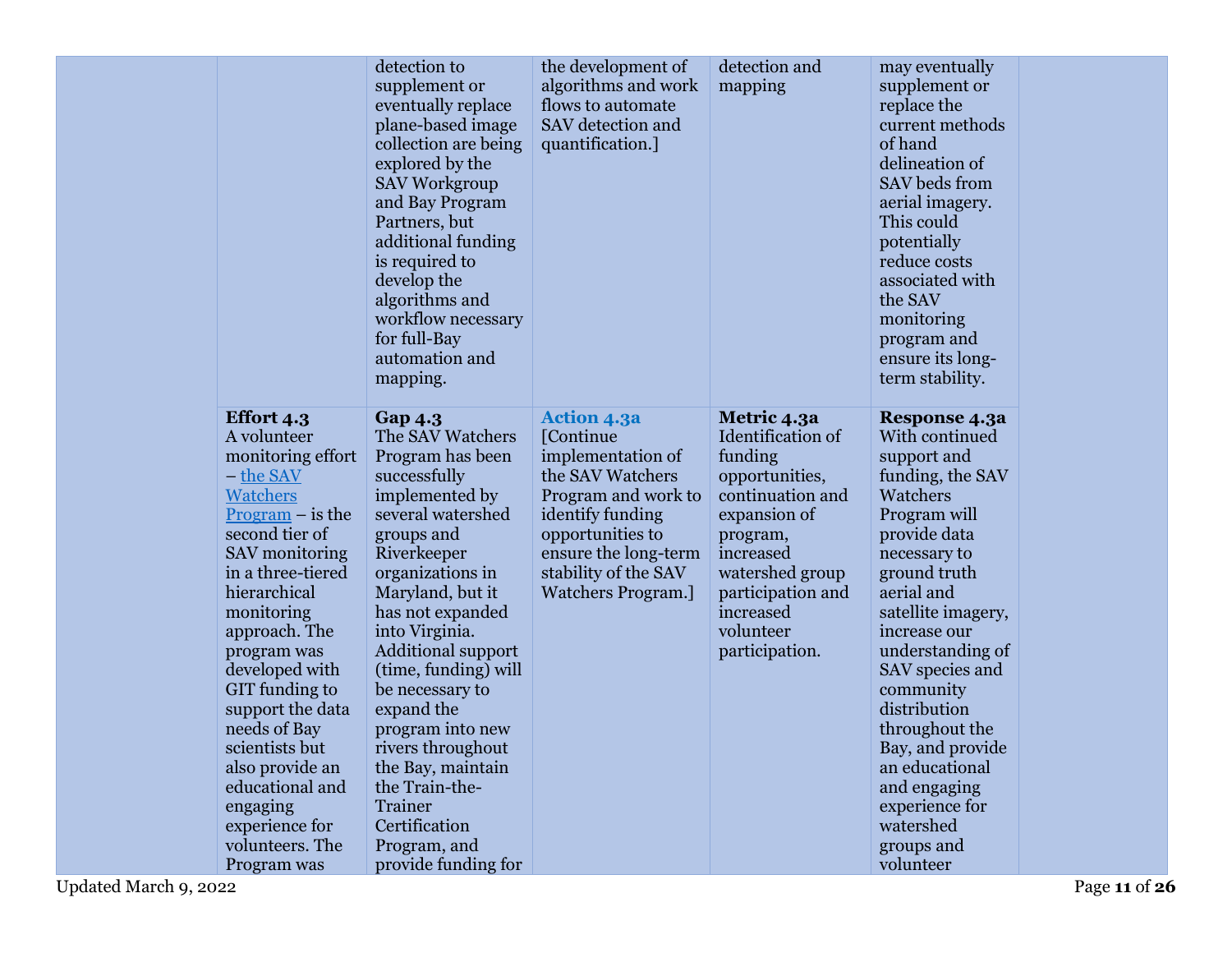| initiated in 2019<br>and is active in<br>watershed<br>groups<br>throughout<br>Maryland. See<br>also Effort 5.4<br>and associated<br>Gaps and<br>Actions.                                                      | watershed groups<br>to continue<br>implementation.                                                                                                                                                                                                                                                                                                 |                                                                                                                                                                                                                                                  |                                                                                                   | scientists. Data<br>from the SAV<br>Watchers<br>program is used<br>in Riverkeeper<br>and watershed<br>organization<br>reports and<br>outreach<br>materials.                                                                          |  |
|---------------------------------------------------------------------------------------------------------------------------------------------------------------------------------------------------------------|----------------------------------------------------------------------------------------------------------------------------------------------------------------------------------------------------------------------------------------------------------------------------------------------------------------------------------------------------|--------------------------------------------------------------------------------------------------------------------------------------------------------------------------------------------------------------------------------------------------|---------------------------------------------------------------------------------------------------|--------------------------------------------------------------------------------------------------------------------------------------------------------------------------------------------------------------------------------------|--|
| Effort 4.4<br>The SAV Sentinel<br>Site Program was<br>developed in<br>2020-2021 to<br>provide the top<br>tier of a three-<br>tiered<br>hierarchical<br>monitoring<br>approach for<br>SAV in<br>Chesapeake Bay | <b>Gap 4.4a</b><br>Though almost<br>fully developed, the<br><b>SAV Sentinel Site</b><br>monitoring<br>protocol needs to<br>be finalized and an<br>implementation<br>plan needs to be<br>established to<br>initiate the<br>program in 2022.                                                                                                         | <b>Action 4.4a</b><br>[Finalize SAV<br><b>Sentinel Site</b><br>Monitoring protocol<br>and develop an<br>implementation plan<br>for the SAV Sentinel<br>Site Program that<br>includes<br>identification and<br>commitment from<br>site adopters.] | Metric 4.4a<br><b>Finalized protocol</b><br>and<br>implementation<br>plan; Program<br>implemented | Response 4.4a<br>Implementation<br>of an SAV<br><b>Sentinel Site</b><br>Program will<br>help Bay<br>scientists and<br>managers<br>identify climate<br>effects on SAV<br>and<br>appropriately<br>manage them.                         |  |
| and to collect<br>detailed data<br>necessary to<br>identify and<br>track impacts to<br>SAV associated<br>with climate<br>change and other<br>stressors.                                                       | <b>Gap 4.4b</b><br>Although the SAV<br><b>Sentinel Site</b><br>Program is<br>currently soliciting<br>volunteer sentinel<br>site adopters (i.e.,<br>no funding<br>provided), funding<br>will be necessary to<br>support<br>coordinating<br>activities and to<br>support sentinel<br>site adopters for<br>long-term<br>commitment to the<br>program. | <b>Action 4.4b</b><br>[Identify funding<br>opportunities to<br>ensure the long-term<br>stability of the SAV<br><b>Sentinel Site</b><br>Program.]                                                                                                 | Metric 4.4b<br>Funding<br>identified;<br><b>Sentinel Sites</b><br>adopted                         | Response 4.4b<br>Providing<br>funding for<br>sentinel site<br>adopters will<br>increase and<br>improve the<br>quantity and<br>quality of data<br>collected and<br>long-term<br>retention of SAV<br><b>Sentinel Site</b><br>adopters. |  |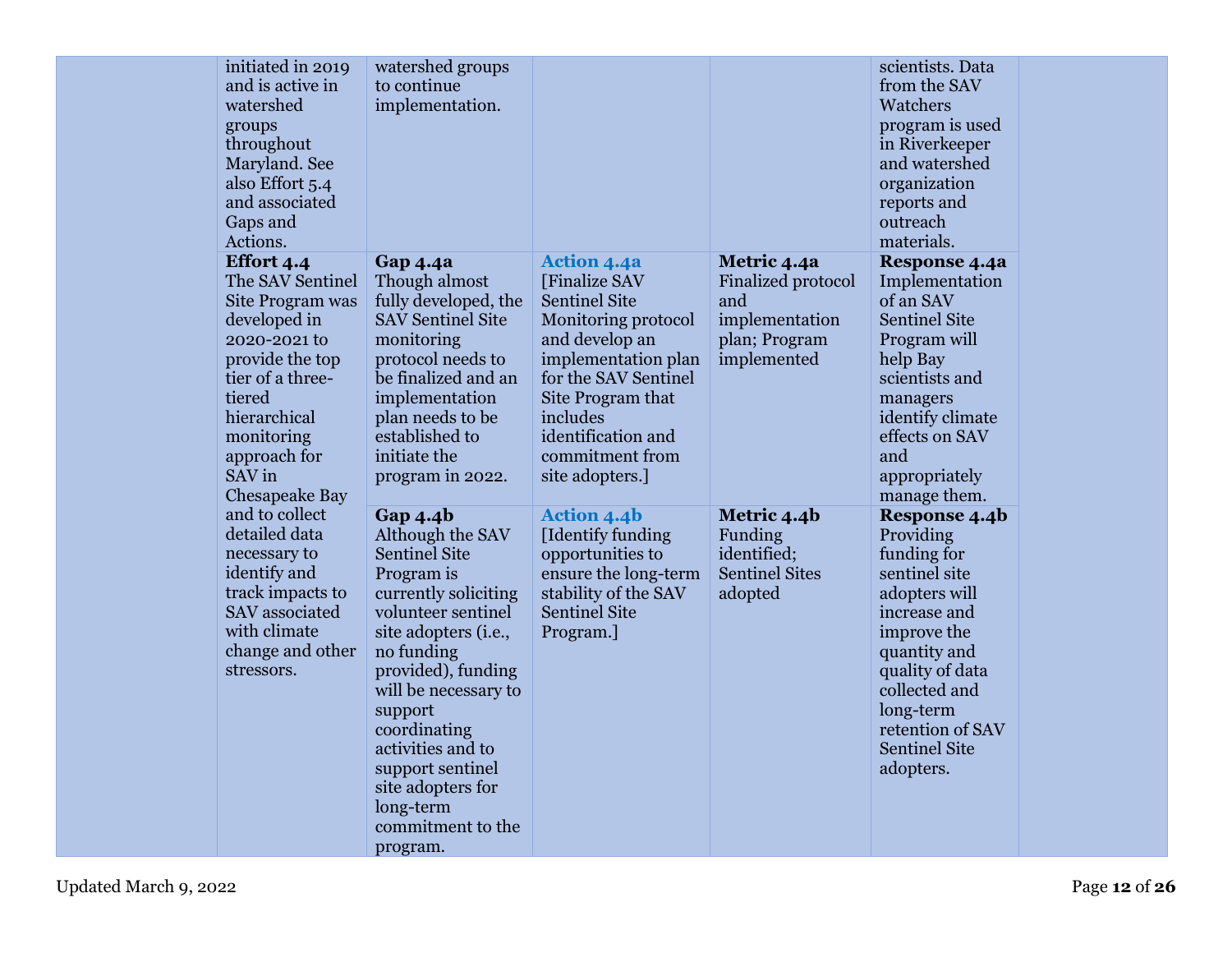|                                                                                                                                                                                                                                                                                                              | <b>Effort 4.5</b><br><b>SAV Monitoring</b><br>Program<br>webpage content<br>is being<br>developed to<br>support the<br>dissemination of<br>information<br>about the various<br><b>CBP SAV</b><br>monitoring<br>efforts. See also<br>Effort 5.2 and<br>associated Gaps<br>and Actions.                                                                                                                                     | <b>Gap 4.5</b><br><b>SAV Monitoring</b><br>Program web<br>content is under<br>review and has not<br>yet been finalized<br>or published on<br>Chesapeakebay.net.                                                                                                                                                                                        | <b>Action 4.5a</b><br>[Complete the<br>development and<br>publication of the<br><b>SAV Monitoring</b><br><b>Program Webpages</b><br><sub>on</sub><br>Chesapeakebay.net<br>describing and<br>supporting the CBP<br><b>SAV Monitoring</b><br>effort.] | Metric 4.5a<br>Published web<br>content;<br>information more<br>effectively and<br>efficiently<br>disseminated.                                                              | Response 4.5a<br>Providing a web<br>space to<br>maintain SAV<br>Monitoring web<br>pages will<br>provide a<br>valuable<br>resource to SAV<br>Workgroup<br>members and<br>the public, while<br>simplifying the<br>recruitment of<br><b>SAV Sentinel</b><br>Site adopters. |  |
|--------------------------------------------------------------------------------------------------------------------------------------------------------------------------------------------------------------------------------------------------------------------------------------------------------------|---------------------------------------------------------------------------------------------------------------------------------------------------------------------------------------------------------------------------------------------------------------------------------------------------------------------------------------------------------------------------------------------------------------------------|--------------------------------------------------------------------------------------------------------------------------------------------------------------------------------------------------------------------------------------------------------------------------------------------------------------------------------------------------------|-----------------------------------------------------------------------------------------------------------------------------------------------------------------------------------------------------------------------------------------------------|------------------------------------------------------------------------------------------------------------------------------------------------------------------------------|-------------------------------------------------------------------------------------------------------------------------------------------------------------------------------------------------------------------------------------------------------------------------|--|
| Factor 5.<br><b>Public</b><br>Perception,<br>Knowledge,<br>and<br><b>Engagement:</b><br>Public<br>perception of<br>SAV affects its<br>health and<br>recovery: some<br>members of<br>the public<br>perceive it as a<br>nuisance and<br>consequently<br>take measures<br>to deter its<br>growth or<br>directly | Effort 5.1<br>In an effort to<br>educate the<br>public about the<br>benefits of SAV,<br>reduce conflict<br>and improve the<br>public's<br>perception of<br>SAV, the SAV<br>Workgroup<br>works with the<br>Chesapeake Bay<br>Program<br>communications<br>team on annual<br>press releases of<br>SAV acreage,<br>goal-attainment<br>and habitat<br>benefits, as well<br>as produce SAV-<br>related web and<br>social media | <b>Gap 5.1</b><br>Regardless of semi-<br>frequent media<br>posts regarding the<br>recovery of SAV in<br>the Bay and the<br>numerous<br>ecosystem services<br>it provides, public<br>perception of SAV<br>varies, with some<br>constituents<br>continuing to<br>regard it as a<br>nuisance rather<br>than a welcome<br>habitat that<br>benefits us all. | <b>Action 5.1a</b><br>[Develop a<br>communication<br>strategy that<br>enhances the<br>public's knowledge<br>of and appreciation<br>for SAV in the<br>Chesapeake Bay.]                                                                               | Metric 5.1a<br>Communication<br>products and<br>strategies created;<br>products<br>marketed. Fewer<br>nuisance<br>complaints<br>recorded; change<br>in public<br>perception. | <b>Response 5.1a</b><br>Public<br>perception of<br>SAV improves;<br>less SAV is<br>damaged or<br>harvested<br>unnecessarily.                                                                                                                                            |  |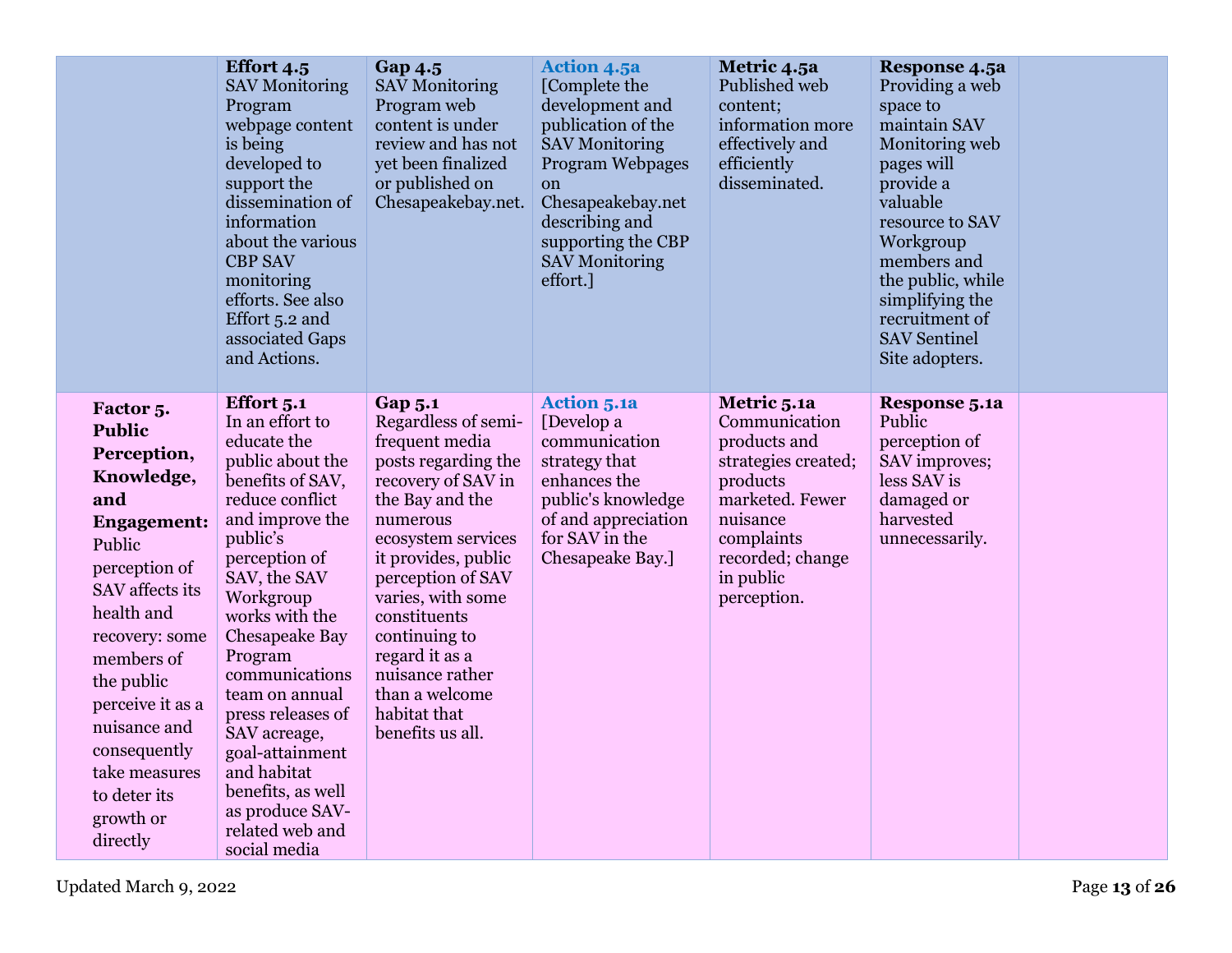| remove it.<br>Human<br>activities can<br>be managed<br>through<br>education,<br>outreach and<br>regulation. | content<br>throughout the<br>year. Likewise,<br>D.C., Maryland<br>and Virginia,<br>along with<br>academic<br>institutions and<br>watershed<br>groups, promote<br>SAV education<br>and engagement<br>through annual<br>press releases,<br>reports, social<br>media posts and<br>outreach<br>activities.                                                                              |                                                                                                                                                                 |                                                                                               |                                                                   |                                                                                                                                               |               |
|-------------------------------------------------------------------------------------------------------------|-------------------------------------------------------------------------------------------------------------------------------------------------------------------------------------------------------------------------------------------------------------------------------------------------------------------------------------------------------------------------------------|-----------------------------------------------------------------------------------------------------------------------------------------------------------------|-----------------------------------------------------------------------------------------------|-------------------------------------------------------------------|-----------------------------------------------------------------------------------------------------------------------------------------------|---------------|
| Updated March 9, 2022                                                                                       | Effort 5.2<br>The SAV<br>Workgroup is<br>working with the<br><b>CBP</b><br>communications<br>and web<br>development<br>teams to build<br><b>SAV Monitoring</b><br>Program Web<br>pages from<br>content<br>developed during<br>a project<br>contracted to<br>Tetra Tech in<br>2020-2021. The<br>web pages will<br>fully describe the<br>various SAV<br>Monitoring<br>programs in the | <b>Gap 5.2</b><br><b>SAV Monitoring</b><br>Program web<br>content is under<br>review and has not<br>yet been finalized<br>or published on<br>Chesapeakebay.net. | <b>Action 5.2a</b><br>[Publish SAV<br>Monitoring program<br>content on<br>Chesapeakebay.net.] | Metric 5.2a<br>Publication of<br>content and public<br>engagement | <b>Response 5.2a</b><br><b>SAV Monitoring</b><br>web pages will<br>improve public<br>understanding of<br>SAV and SAV<br>monitoring<br>efforts | Page 14 of 26 |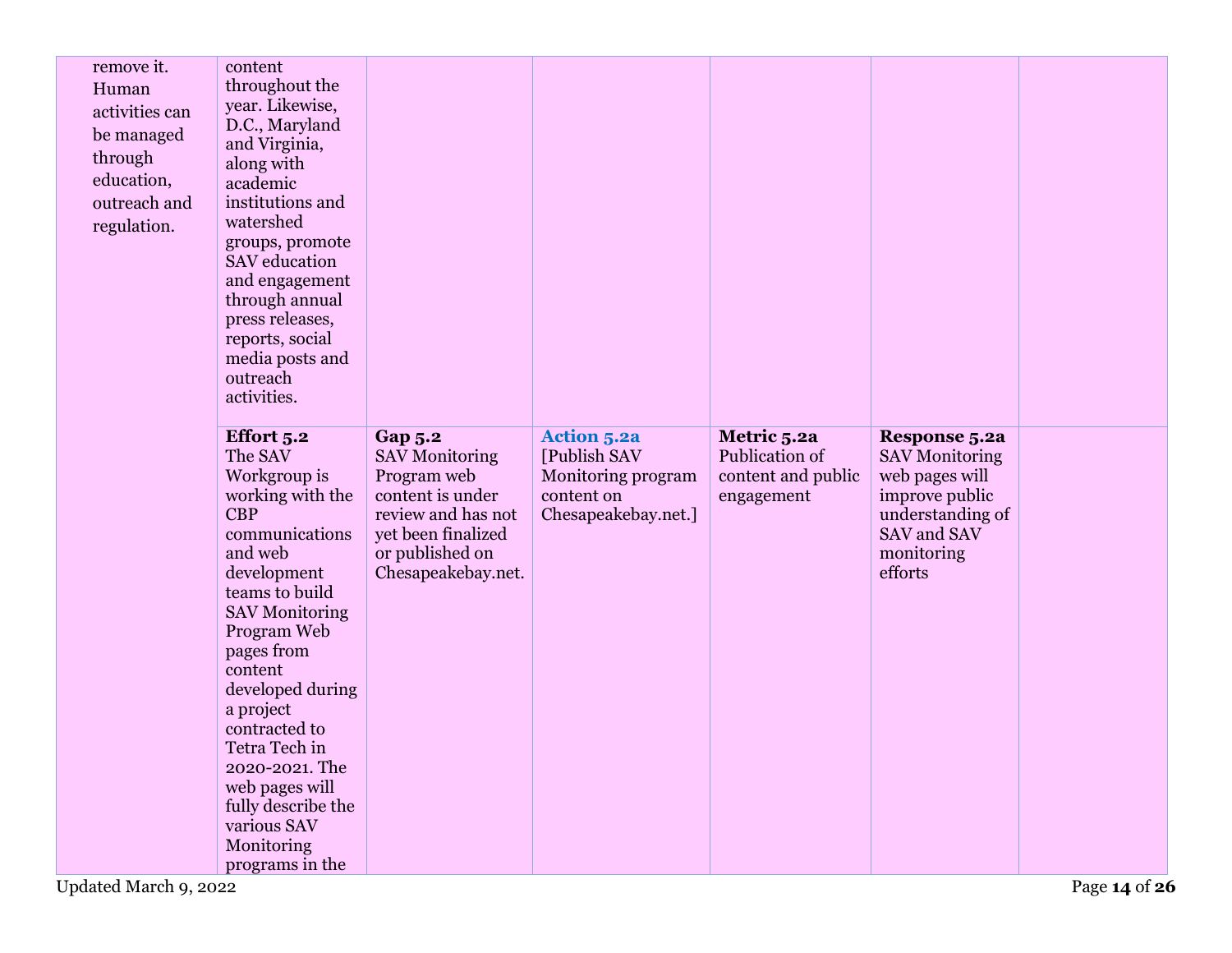| Bay and educate     |                           |                       |                         |                  |
|---------------------|---------------------------|-----------------------|-------------------------|------------------|
| and engage the      |                           |                       |                         |                  |
| public about the    |                           |                       |                         |                  |
| importance of       |                           |                       |                         |                  |
| SAV and SAV         |                           |                       |                         |                  |
| monitoring. See     |                           |                       |                         |                  |
| also Effort 4.5     |                           |                       |                         |                  |
| and associated      |                           |                       |                         |                  |
|                     |                           |                       |                         |                  |
| Gaps and            |                           |                       |                         |                  |
| Actions.            |                           |                       |                         |                  |
| Effort 5.3          | <b>Gap 5.3</b>            | <b>Action 5.3a</b>    | Metric 5.3a             | Response 5.3a    |
| Community-          | The goals of this         | [Work with the CBP    | <b>Funding obtained</b> | Community-       |
| <b>Based Social</b> |                           | Comms team to         | to print materials      | based social     |
|                     | project were to           |                       |                         |                  |
| Marketing           | develop a                 | identify funding and  | and implement           | marketing is a   |
| products were       | marketing strategy        | support to            | strategy, materials     | proven method    |
| developed during    | and materials-not         | implement the         | printed and             | for positive     |
| a GIT-funded        | to implement the          | strategy and print    | strategy                | behavior change. |
| project (SAV        | strategy or print         | the materials. Work   | implemented,            | Once             |
| Workgroup and       | the materials.            | with other CBP        | people engaged,         | implemented,     |
| <b>Comms</b> Team   | <b>Additional funding</b> | groups that have also | behavior modified       | the public's     |
| collaboration) to   | and support is            | developed CBSM        | and SAV                 | perception of    |
| encourage the       | necessary to print        | strategies and        | protected.              | SAV should       |
| public to be good   | the materials and         | materials.]           |                         | improve.         |
| SAV stewards.       | implement the             |                       |                         |                  |
| The SAV             | strategy.                 |                       |                         |                  |
| Workgroup and       |                           |                       |                         |                  |
| Comms Team are      |                           |                       |                         |                  |
|                     |                           |                       |                         |                  |
| working together    |                           |                       |                         |                  |
| to develop a plan   |                           |                       |                         |                  |
| to implement the    |                           |                       |                         |                  |
| marketing           |                           |                       |                         |                  |
| strategies          |                           |                       |                         |                  |
| developed during    |                           |                       |                         |                  |
| the project.        |                           |                       |                         |                  |
|                     |                           |                       |                         |                  |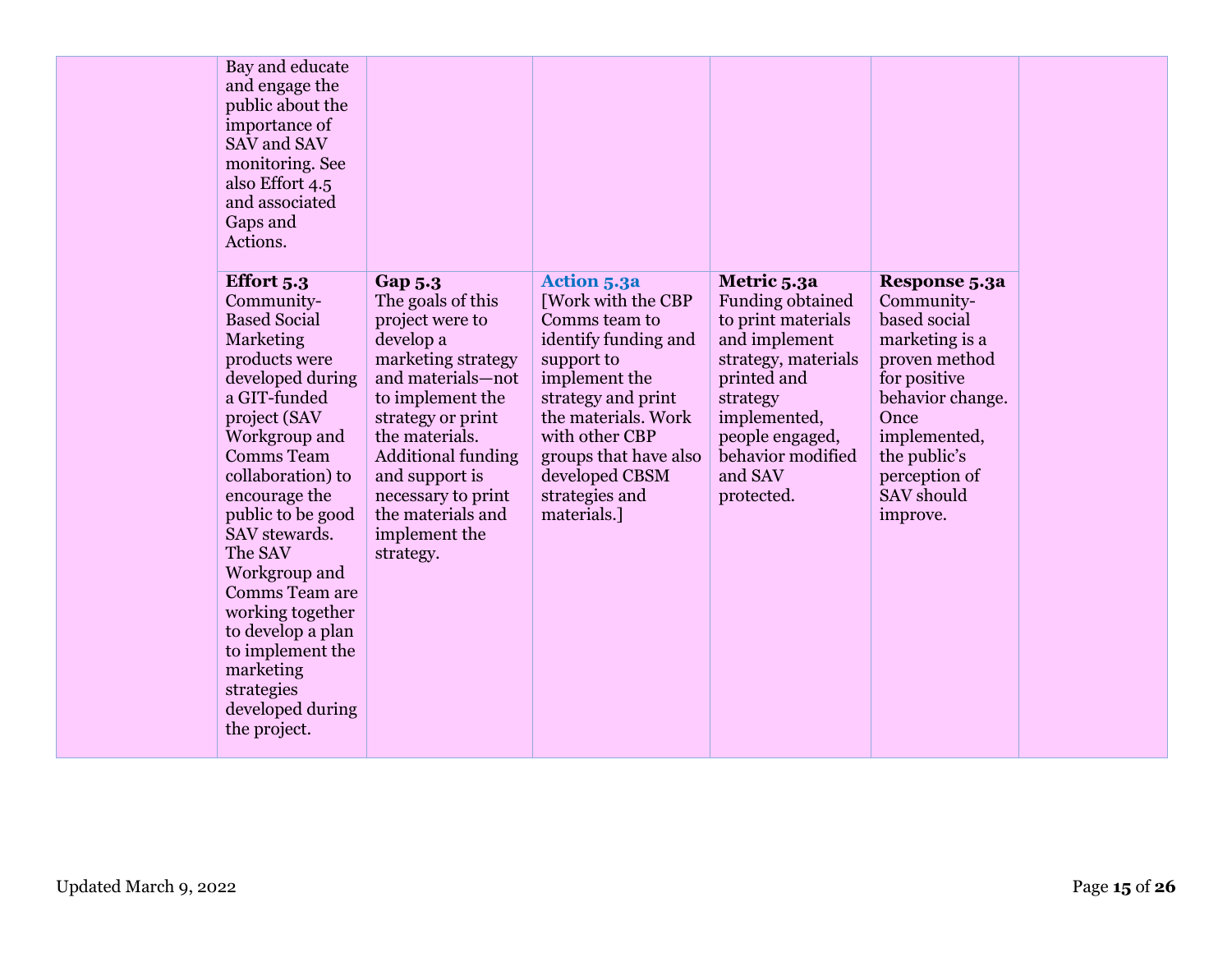| Effort 5.4<br>The SAV<br>Workgroup<br>recently<br>developed the<br>first CBP SAV<br>monitoring<br>program for<br>volunteers and<br>community<br>scientists-the<br><b>SAV Watchers</b><br>Program—and is<br>working with<br>watershed<br>groups,<br>Riverkeeper<br>organizations<br>and schools to<br>implement the<br>program as an<br>educational and<br>public<br>engagement tool,<br>as well as a<br>means of<br>collecting much-<br>needed SAV<br>data. See also<br>Effort 4.3 and<br>associated Gaps<br>and Actions. | <b>Gap 5.4</b><br>The SAV Watchers<br>Program has been<br>successfully<br>implemented by<br>several watershed<br>groups and<br>Riverkeeper<br>organizations in<br>Maryland, but it<br>has not expanded<br>into Virginia.<br><b>Additional support</b><br>(time, funding) will<br>be necessary to<br>expand the<br>program into new<br>rivers throughout<br>the Bay, maintain<br>the Train-the-<br>Trainer<br>Certification<br>Program,<br>coordinate with<br>watershed groups<br>and Riverkeepers<br>on the program,<br>collect and share<br>data, and provide<br>funding for<br>watershed groups<br>to continue<br>implementation. | <b>Action 5.4a</b><br>[Continue<br>implementation of<br>the SAV Watchers<br>Program and work to<br>identify funding<br>opportunities to<br>ensure the long-term<br>stability of the SAV<br><b>Watchers Program.</b> ] | Metric 5.4a<br>Number of<br>trainers certified,<br>volunteers<br>certified,<br>organizations<br>involved and data<br>collected. | Response 5.4a<br>The SAV<br>Watchers<br>Program has<br>been an effective<br>means of<br>engaging the<br>public in SAV<br>monitoring and<br>protection.<br>Increased<br>participation will<br>increase SAV<br>stewardship over<br>time. |  |
|---------------------------------------------------------------------------------------------------------------------------------------------------------------------------------------------------------------------------------------------------------------------------------------------------------------------------------------------------------------------------------------------------------------------------------------------------------------------------------------------------------------------------|-------------------------------------------------------------------------------------------------------------------------------------------------------------------------------------------------------------------------------------------------------------------------------------------------------------------------------------------------------------------------------------------------------------------------------------------------------------------------------------------------------------------------------------------------------------------------------------------------------------------------------------|-----------------------------------------------------------------------------------------------------------------------------------------------------------------------------------------------------------------------|---------------------------------------------------------------------------------------------------------------------------------|----------------------------------------------------------------------------------------------------------------------------------------------------------------------------------------------------------------------------------------|--|
|---------------------------------------------------------------------------------------------------------------------------------------------------------------------------------------------------------------------------------------------------------------------------------------------------------------------------------------------------------------------------------------------------------------------------------------------------------------------------------------------------------------------------|-------------------------------------------------------------------------------------------------------------------------------------------------------------------------------------------------------------------------------------------------------------------------------------------------------------------------------------------------------------------------------------------------------------------------------------------------------------------------------------------------------------------------------------------------------------------------------------------------------------------------------------|-----------------------------------------------------------------------------------------------------------------------------------------------------------------------------------------------------------------------|---------------------------------------------------------------------------------------------------------------------------------|----------------------------------------------------------------------------------------------------------------------------------------------------------------------------------------------------------------------------------------|--|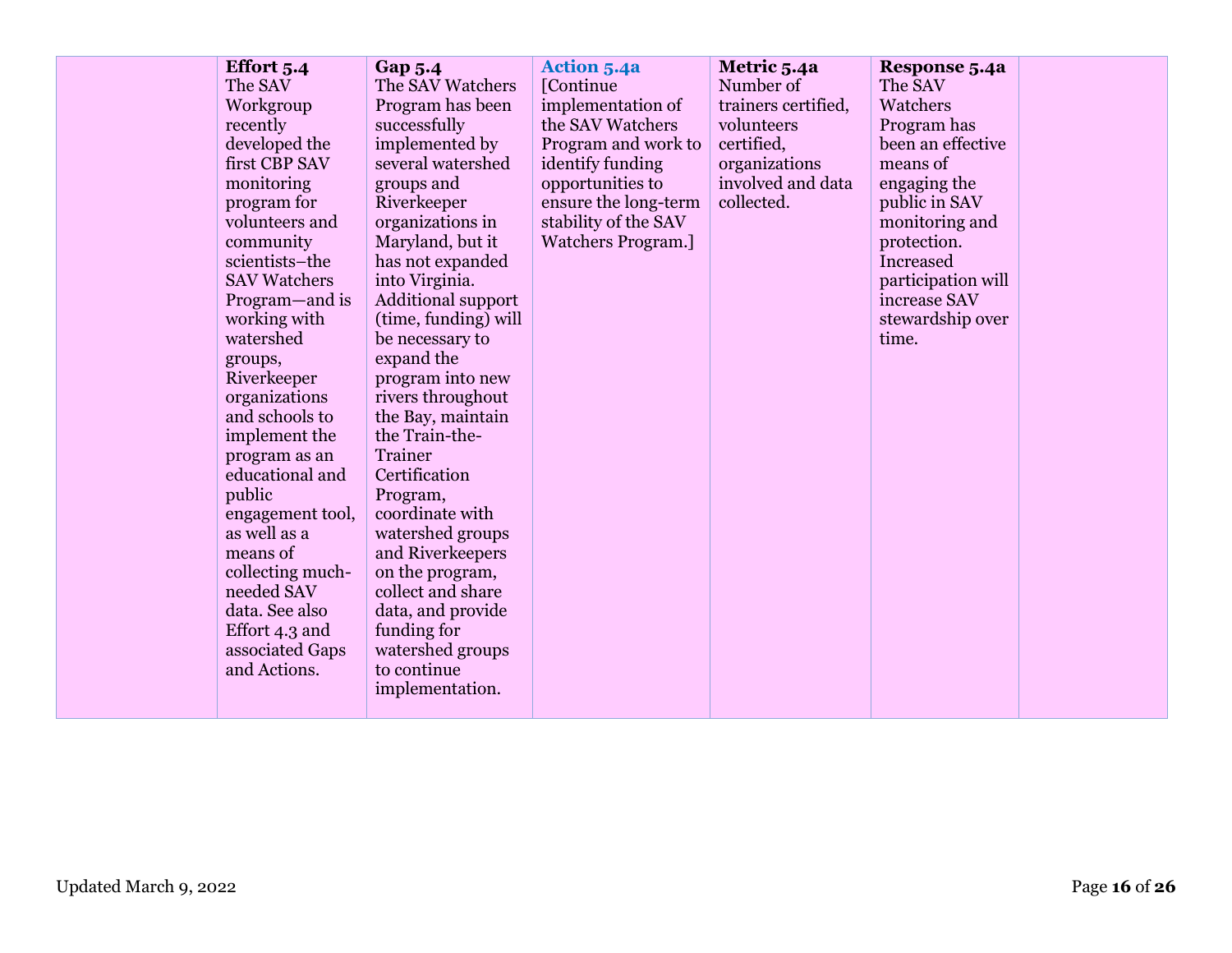| Workgroup<br>leadership and<br>staffers will meet | Effort 5.5<br>The SAV<br>Workgroup<br>meets annually<br>to gather<br>information from<br>and share<br>information with<br>members and<br>partners, write<br>reports,<br>synthesize and<br>prioritize<br>research, and<br>work on other<br>efforts as needed<br>and appropriate. | Gap 5.5<br>Although the<br>annual all-hands<br><b>SAV Workgroup</b><br>meeting provides<br>an excellent forum<br>for member<br>participation,<br>members have<br>expressed an<br>interest in meeting<br>more frequently to<br>share information<br>and ideas for<br>collaborative<br>efforts. | <b>Action 5.5a</b><br>[The SAV]<br>Workgroup will<br>convene in-person or<br>virtually (depending<br>on current COVID<br>policies) quarterly<br>with supplemental<br>meetings with<br>appropriate sub-<br>groups taking place<br>as needed to discuss<br>priorities, share<br>ideas for<br>collaborations,<br>review status<br>updates, update the<br><b>SAV Management</b><br>Strategy and<br>implement the SAV<br>Workplan, etc. SAV | Metric 5.5a<br>Meetings held per<br>year, participation<br>in SAV workgroup<br>activities<br>maintained and<br>enhanced,<br>coordination<br>among SAV chair<br>and staffer<br>improved. | Response 5.5a<br>Increased<br>meeting<br>frequency will<br>result in an<br>engaged and<br>participatory<br>membership,<br>increased<br>collaboration<br>and workplan<br>accomplished. |  |
|---------------------------------------------------|---------------------------------------------------------------------------------------------------------------------------------------------------------------------------------------------------------------------------------------------------------------------------------|-----------------------------------------------------------------------------------------------------------------------------------------------------------------------------------------------------------------------------------------------------------------------------------------------|----------------------------------------------------------------------------------------------------------------------------------------------------------------------------------------------------------------------------------------------------------------------------------------------------------------------------------------------------------------------------------------------------------------------------------------|-----------------------------------------------------------------------------------------------------------------------------------------------------------------------------------------|---------------------------------------------------------------------------------------------------------------------------------------------------------------------------------------|--|
| monthly.                                          |                                                                                                                                                                                                                                                                                 |                                                                                                                                                                                                                                                                                               |                                                                                                                                                                                                                                                                                                                                                                                                                                        |                                                                                                                                                                                         |                                                                                                                                                                                       |  |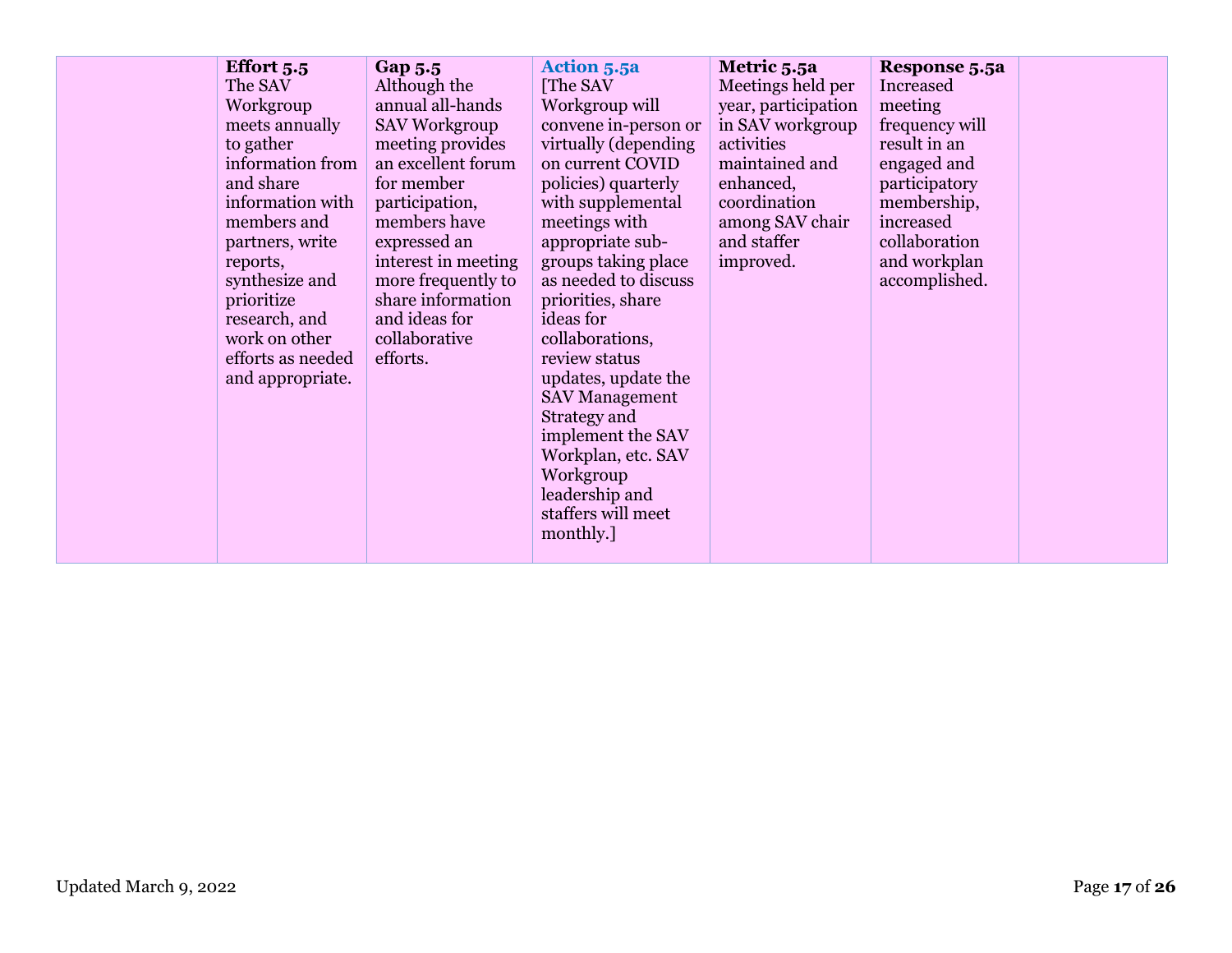|                  |                                                                                                                                                                                                                                              | SAV Workplan/ACTIONS-2022-2023                                                                                                                                                                                                                      |                                                                                                                                                                                      |                                                                   |                                    |
|------------------|----------------------------------------------------------------------------------------------------------------------------------------------------------------------------------------------------------------------------------------------|-----------------------------------------------------------------------------------------------------------------------------------------------------------------------------------------------------------------------------------------------------|--------------------------------------------------------------------------------------------------------------------------------------------------------------------------------------|-------------------------------------------------------------------|------------------------------------|
| Action #         | <b>Description</b>                                                                                                                                                                                                                           | <b>Performance Target(s)</b>                                                                                                                                                                                                                        | <b>Responsible</b><br>Party (or<br>Parties)                                                                                                                                          | Geographic<br>Location                                            | <b>Expected</b><br><b>Timeline</b> |
|                  |                                                                                                                                                                                                                                              | Management Approach 1: Support efforts to conserve and restore current and future SAV habitat and SAV habitat conditions                                                                                                                            |                                                                                                                                                                                      |                                                                   |                                    |
| 1.1a             | Support WQ GIT in their<br>efforts to improve water<br>quality through the Bay TMDL<br>and achieve water clarity/SAV<br>standards in areas designated<br>for SAV use.                                                                        | a. WQ Management Action 1:<br>Enhance monitoring                                                                                                                                                                                                    | Bay States,<br><b>Water Quality</b><br>GIT, SAV<br>Workgroup                                                                                                                         | Chesapeake Bay                                                    | By 2025                            |
| 1.1 <sub>b</sub> | Encourage/promote the use of<br><b>BMPs</b> within local planning<br>efforts that benefit SAV<br>persistence and recovery:<br>wastewater treatment plant<br>upgrades, stormwater runoff<br>improvements, riparian<br>buffers, etc.           | a. Promote the use of the SAV Fact<br>Sheets developed by the SAV<br>Synthesis Team and published on the<br><b>CBP</b> Data Dashboard.<br>b. Promote use of "SAV: Principles for<br><b>Phase III Watershed Implementation</b><br>Plans" fact sheet. | SAV Workgroup,<br>Communications<br>Workgroup,<br>LGAC, Local<br>Leadership<br>Workgroup<br>SAV Workgroup,<br>Communications<br>Workgroup,<br>LGAC, Local<br>Leadership<br>Workgroup | <b>Chesapeake Bay</b><br>watershed<br>Chesapeake Bay<br>watershed | 2022, onward<br>2022, onward       |
| 1.1C             | Determine the local effect of<br>flow/stormwater runoff on<br>SAV density and acreage and<br>options for targeting BMPs<br>that would protect priority SAV<br>areas. This action was<br>specifically recommended by<br>the Management Board. | a. Targeted GIS exercise to explore<br>areas of high flow and SAV<br>acreage/density impacts.<br>b. Review land-use in areas where<br>flow directly impacts SAV; explore<br>BMP options for those areas.                                            | SAV Workgroup,<br><b>CBP</b> Modeling<br>Team, BMP<br>experts                                                                                                                        | Chesapeake Bay<br>and watershed                                   | 2022-2023                          |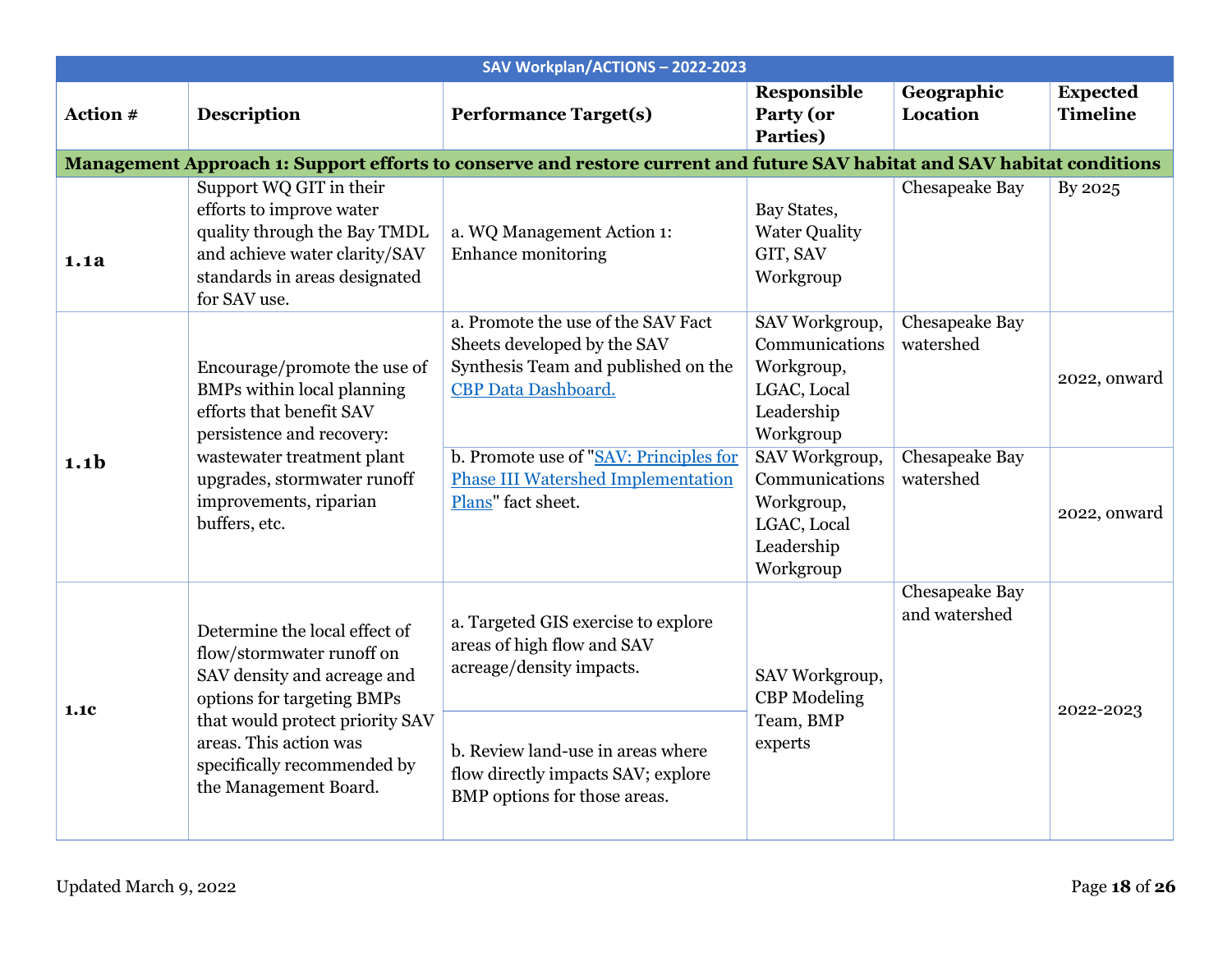|                  |                                                                                                                                                                                                                                                                                                                                        | SAV Workplan/ACTIONS-2022-2023                                                                                                   |                                                                                      |                                        |                                    |
|------------------|----------------------------------------------------------------------------------------------------------------------------------------------------------------------------------------------------------------------------------------------------------------------------------------------------------------------------------------|----------------------------------------------------------------------------------------------------------------------------------|--------------------------------------------------------------------------------------|----------------------------------------|------------------------------------|
| Action #         | <b>Description</b>                                                                                                                                                                                                                                                                                                                     | <b>Performance Target(s)</b>                                                                                                     | Responsible<br>Party (or<br>Parties)                                                 | Geographic<br>Location                 | <b>Expected</b><br><b>Timeline</b> |
| 1.1d             | Explore the potential for co-<br>locating land-based BMPs,<br>oyster/mussel restoration<br>efforts and SAV restoration<br>efforts. This action was<br>specifically recommended by<br>the Management Board.                                                                                                                             | a. Work with appropriate CBP teams<br>to explore options and propose<br>potential pilot study.                                   | SAV Workgroup,<br><b>CBP</b> Modeling<br>Team, BMP<br>experts, Fish<br><b>GIT</b>    | <b>Chesapeake Bay</b><br>and watershed | 2022-2023                          |
| 1.2a             | Evaluate the potential for SAV<br>to reach restoration targets and<br>provide relevant ecosystem<br>services in the face of climate<br>change by completing and<br>publishing the results of the<br>GIT-funded SAV/Climate<br>Modeling Project.                                                                                        | a. Complete GIT-funded SAV/Climate<br>Modeling Project, review and<br>disseminate results and other project<br>products          | SAV Workgroup<br>members, STAR,<br>Climate<br>Resiliency<br>Workgroup,<br>VIMS, SERC | Chesapeake Bay                         | 2022-2023                          |
| 1.2 <sub>b</sub> | Evaluate the potential for SAV<br>to reach restoration targets and<br>provide relevant ecosystem<br>services in the face of rising<br>temperatures by holding the<br>STAC workshop on rising<br>temperatures in the<br>Chesapeake Bay and by<br>completing and publishing the<br>workshop report and<br>management<br>recommendations. | a. Complete STAC rising temp<br>workshop, assist with report, review<br>and disseminate results, reports and<br>recommendations. | <b>SAV Workgroup</b><br>members, STAR,<br>Climate<br>Resiliency<br>Workgroup.        | Chesapeake Bay                         | 2022-2023                          |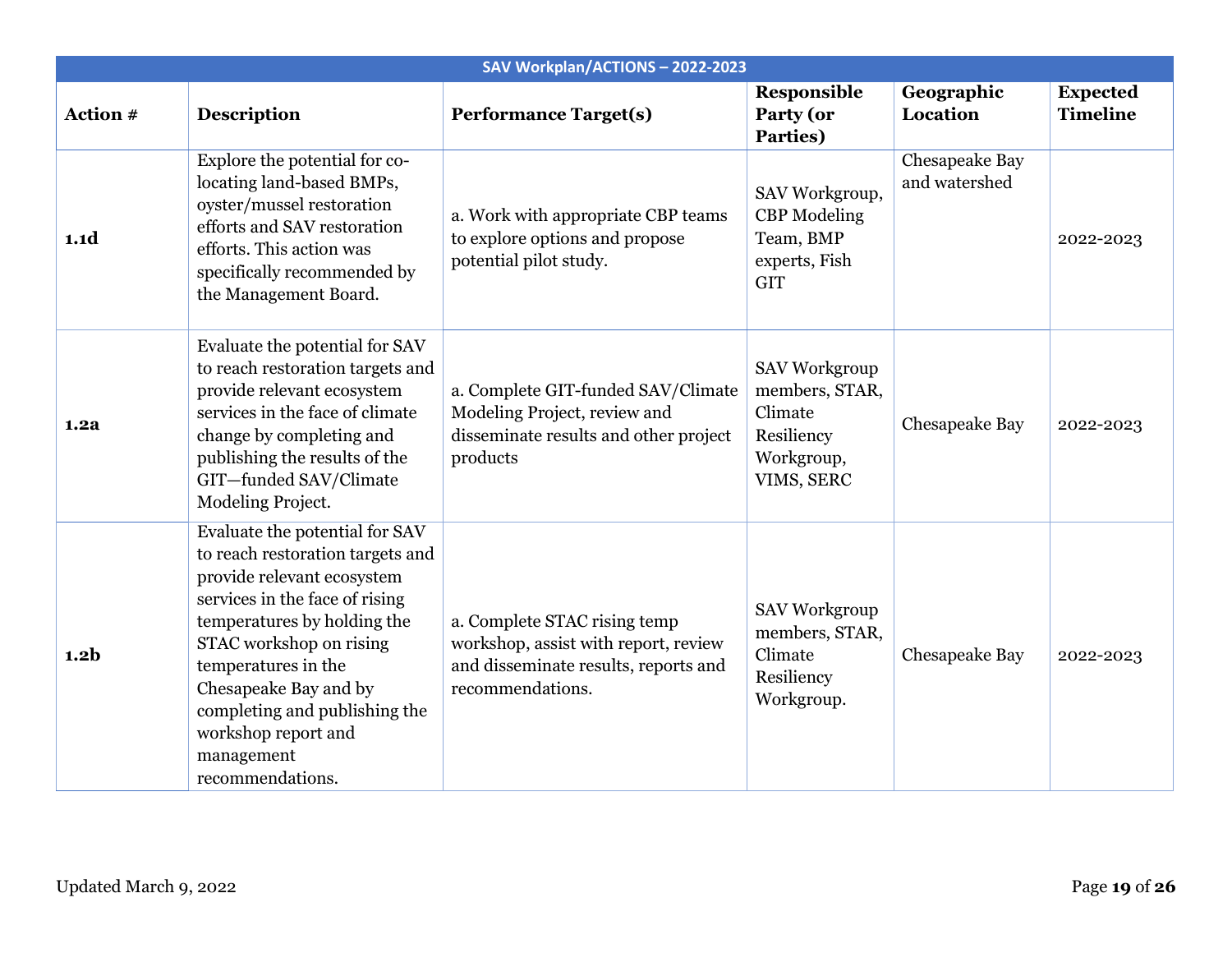|                  |                                                                                                                                           | SAV Workplan/ACTIONS-2022-2023                                                                                                                      |                                                            |                        |                                    |
|------------------|-------------------------------------------------------------------------------------------------------------------------------------------|-----------------------------------------------------------------------------------------------------------------------------------------------------|------------------------------------------------------------|------------------------|------------------------------------|
| Action #         | <b>Description</b>                                                                                                                        | <b>Performance Target(s)</b>                                                                                                                        | Responsible<br>Party (or<br>Parties)                       | Geographic<br>Location | <b>Expected</b><br><b>Timeline</b> |
|                  |                                                                                                                                           | a. Complete SAV Sentinel Site<br><b>Monitoring Protocol</b>                                                                                         | <b>SAV Workgroup</b>                                       | Chesapeake Bay         | 2022                               |
|                  | Implement the SAV Sentinel<br>Site Program throughout the<br>Bay to more effectively                                                      | b. Publish "SAV Monitoring" Web<br>Pages on Chesapeakebay.net                                                                                       | SAV Workgroup,<br>CBP Web Team,<br><b>CBP Comms</b>        | Chesapeake Bay         | 2022                               |
| 1.2c             | evaluate the impacts of climate<br>stressors on the Bay's SAV<br>populations. See also                                                    | c. Recruit SAV Sentinel Site Adopters                                                                                                               | <b>SAV Workgroup</b>                                       | Chesapeake Bay         | 2022                               |
|                  | Management Approach 4,<br>Action 4.4                                                                                                      | d. Implement and maintain Program                                                                                                                   | SAV Workgroup,<br>Site adopters<br>and program<br>partners | Chesapeake Bay         | 2022. onward                       |
|                  |                                                                                                                                           | e. Identify long-term funding options<br>for Program                                                                                                | SAV Workgroup,<br>Site adopters<br>and program<br>partners | Chesapeake Bay         | 2022, onward                       |
| 1.3a             | Gain consensus among Bay<br>Program workgroups, GITs<br>and partners on shallow-water<br>use conflict discussion purpose<br>and end-goal. | a. Meet with CBP workgroups, GITs<br>and partners that have expressed<br>interest in topic to gain consensus on<br>discussion purpose and end-goals | SAV Workgroup,<br>Fish GIT, HGIT                           | Chesapeake Bay         | 2022                               |
| 1.3 <sub>b</sub> | Create a structured decision<br>matrix/assessment protocol to<br>evaluate shallow-water habitat<br>trade-offs.                            | b. Work with involved partners to<br>create a structured decision matrix<br>for shallow water use assessment and<br>decision making                 | SAV Workgroup,<br>Fish GIT, HGIT                           | Chesapeake Bay         | 2023                               |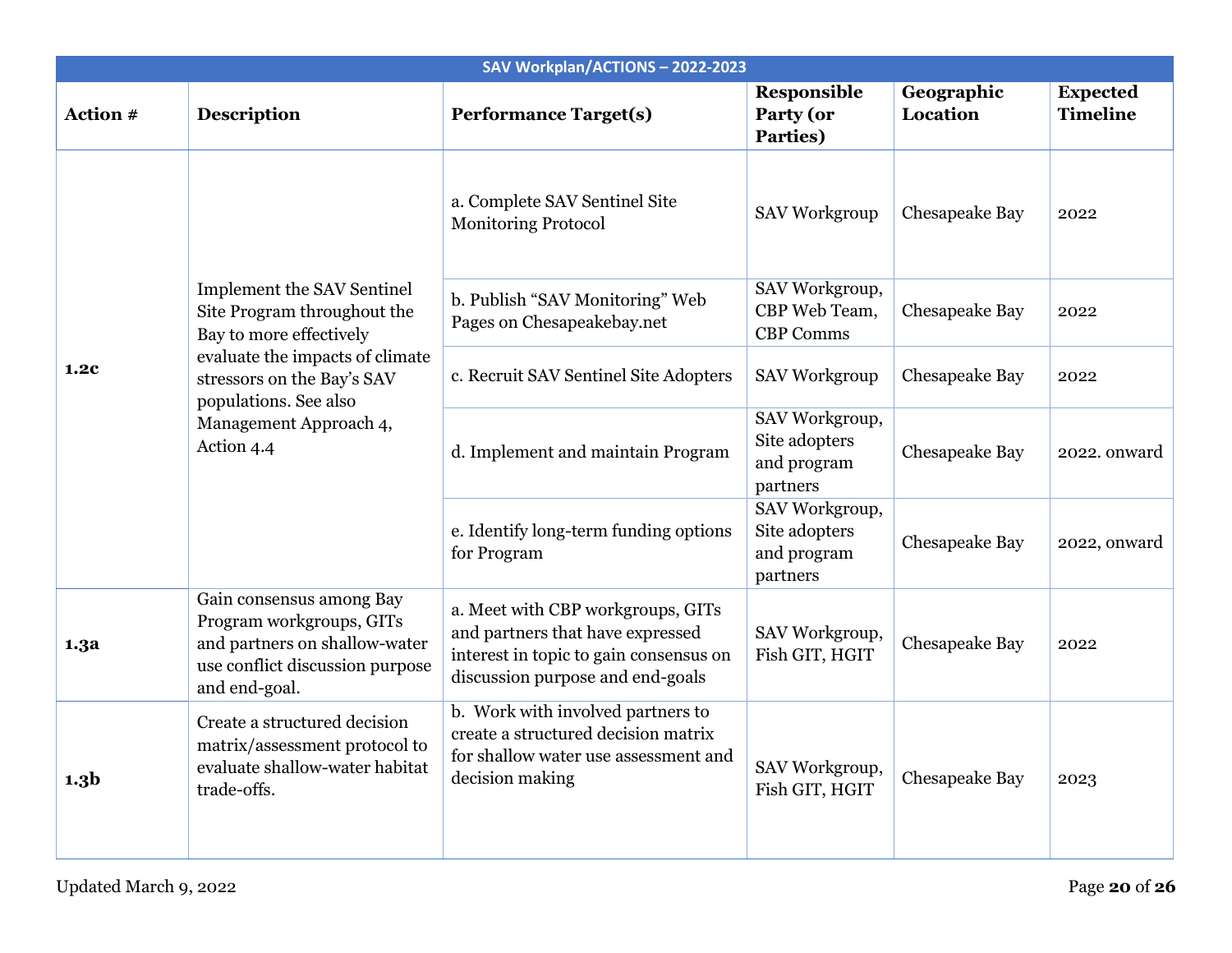|          |                                                                                                                                                                                                                                                                          | SAV Workplan/ACTIONS-2022-2023                                                                                                              |                                                                                              |                             |                                    |
|----------|--------------------------------------------------------------------------------------------------------------------------------------------------------------------------------------------------------------------------------------------------------------------------|---------------------------------------------------------------------------------------------------------------------------------------------|----------------------------------------------------------------------------------------------|-----------------------------|------------------------------------|
| Action # | <b>Description</b>                                                                                                                                                                                                                                                       | <b>Performance Target(s)</b>                                                                                                                | <b>Responsible</b><br>Party (or<br>Parties)                                                  | Geographic<br>Location      | <b>Expected</b><br><b>Timeline</b> |
|          | <b>Management Approach 2: Protect existing and recovering SAV</b>                                                                                                                                                                                                        |                                                                                                                                             |                                                                                              |                             |                                    |
|          | Work with jurisdictional<br>leadership in Maryland,<br>Virginia and D.C. to review and<br>implement appropriate                                                                                                                                                          | a. Coordinate with jurisdictional<br>leadership to initiate discussions with<br>appropriate state representatives                           | SAV Workgroup,<br>jurisdictional<br>leadership                                               | Chesapeake Bay<br>watershed | 2022                               |
| 2.1a     | recommendations from<br>"Existing Chesapeake Bay<br>Watershed Statutes and<br><b>Regulations Affecting</b><br>Submerged Aquatic<br>Vegetation" a GIT-funded<br>project report produced in<br>2019 by the CLA at the request<br>of the CBP and SAV<br>Workgroup.          | b. Coordinate with appropriate<br>jurisdictional representatives to<br>review and discuss recommendations<br>from CLA SAV Regulatory Report | SAV Workgroup,<br>jurisdictional<br>leadership                                               | Chesapeake Bay<br>watershed | 2022                               |
|          |                                                                                                                                                                                                                                                                          | c. Determine which<br>recommendations for regulatory<br>updates will be pursued and devise<br>plan to do so.                                | SAV Workgroup,<br>state leadership                                                           | Chesapeake Bay<br>watershed | 2023                               |
| 2.2a     | Encourage local, state and<br>federal partners in Virginia, DC<br>and Maryland to manage water<br>chestnut (Trapa natans and T.<br>bispinosa) by developing and<br>implementing plans to reduce<br>or eradicate it in Chesapeake<br>Bay and other local water<br>bodies. | a. Annual efforts to manage or<br>eradicate water chestnut; bushels<br>removed from waterways                                               | SAV Workgroup,<br>MD, VA, and DC<br>jurisdictional<br>agencies, local<br>watershed<br>groups | Chesapeake Bay<br>find      | 2022, onward                       |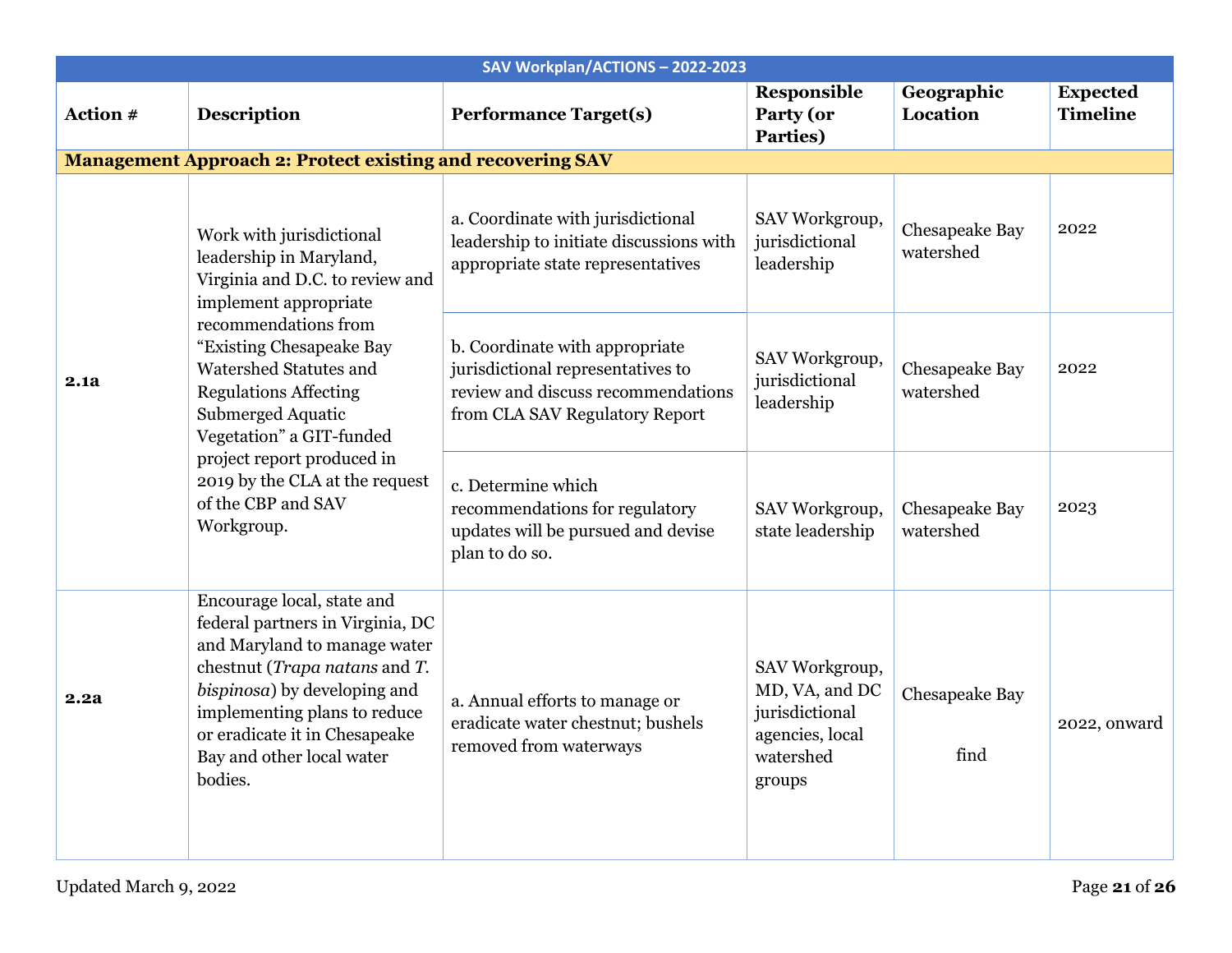|                  |                                                                                                                                                                                                                                                                                                   | SAV Workplan/ACTIONS-2022-2023                                                                                                                                                   |                                                        |                        |                                    |
|------------------|---------------------------------------------------------------------------------------------------------------------------------------------------------------------------------------------------------------------------------------------------------------------------------------------------|----------------------------------------------------------------------------------------------------------------------------------------------------------------------------------|--------------------------------------------------------|------------------------|------------------------------------|
| Action #         | <b>Description</b>                                                                                                                                                                                                                                                                                | <b>Performance Target(s)</b>                                                                                                                                                     | Responsible<br>Party (or<br>Parties)                   | Geographic<br>Location | <b>Expected</b><br><b>Timeline</b> |
|                  | <b>Management Approach 3: Restore SAV</b>                                                                                                                                                                                                                                                         |                                                                                                                                                                                  |                                                        |                        |                                    |
| 3.1a.1           | Continue SAV restoration<br>efforts through direct plantings<br>of seeds or propagules in hopes<br>of establishing viable SAV beds<br>where they are not recovering<br>naturally with improvements<br>in water quality or where<br>diversity is low.                                              | a. MD DNR, VIMS and other partner<br>organizations will continue direct<br>planting in appropriate sites in<br>Maryland, Virginia and DC.                                        | SAV Workgroup,<br>MD DNR, VIMS,<br>Watershed<br>groups | Chesapeake Bay         | 2022, onward                       |
| 3.1a.2           | Distribute the recently<br>completed SAV Restoration<br>Guide and associated outreach<br>materials among local, state<br>and federal agencies and<br>organizations that conduct or<br>would like to conduct direct<br>SAV restoration to expand SAV<br>restoration capacity in<br>Chesapeake Bay. | a. SAV Restoration Guide and<br>associated outreach materials<br>distributed to interested parties<br>either in print or as shared link.                                         | <b>SAV Workgroup</b>                                   | Chesapeake Bay         | 2022                               |
| 3.1 <sub>b</sub> | Work with permitting agencies<br>to ensure SAV restoration<br>activities are permitted during<br>appropriate growing<br>conditions and over-harvesting<br>from donor beds does not<br>occur.                                                                                                      | a. Contact appropriate permitting<br>agencies to make them aware of the<br>distribution of the SAV Restoration<br>Guide and ensure appropriate review<br>of permit applications. | <b>SAV Workgroup</b>                                   | Chesapeake Bay         | 2022, onward                       |
| 3.1c             | Review potential opportunities<br>to create a Chesapeake Bay<br>SAV nursery or SAV nursery<br>network that would foster<br>necessary research for SAV<br>aquaculture technology and                                                                                                               | a. Continued conversation about<br>Chesapeake Bay SAV nursery<br>potential with interested SAV<br>Workgroup members and review of<br>potential opportunities; pursue             | <b>SAV Workgroup</b>                                   | Chesapeake Bay         | 2022-2023                          |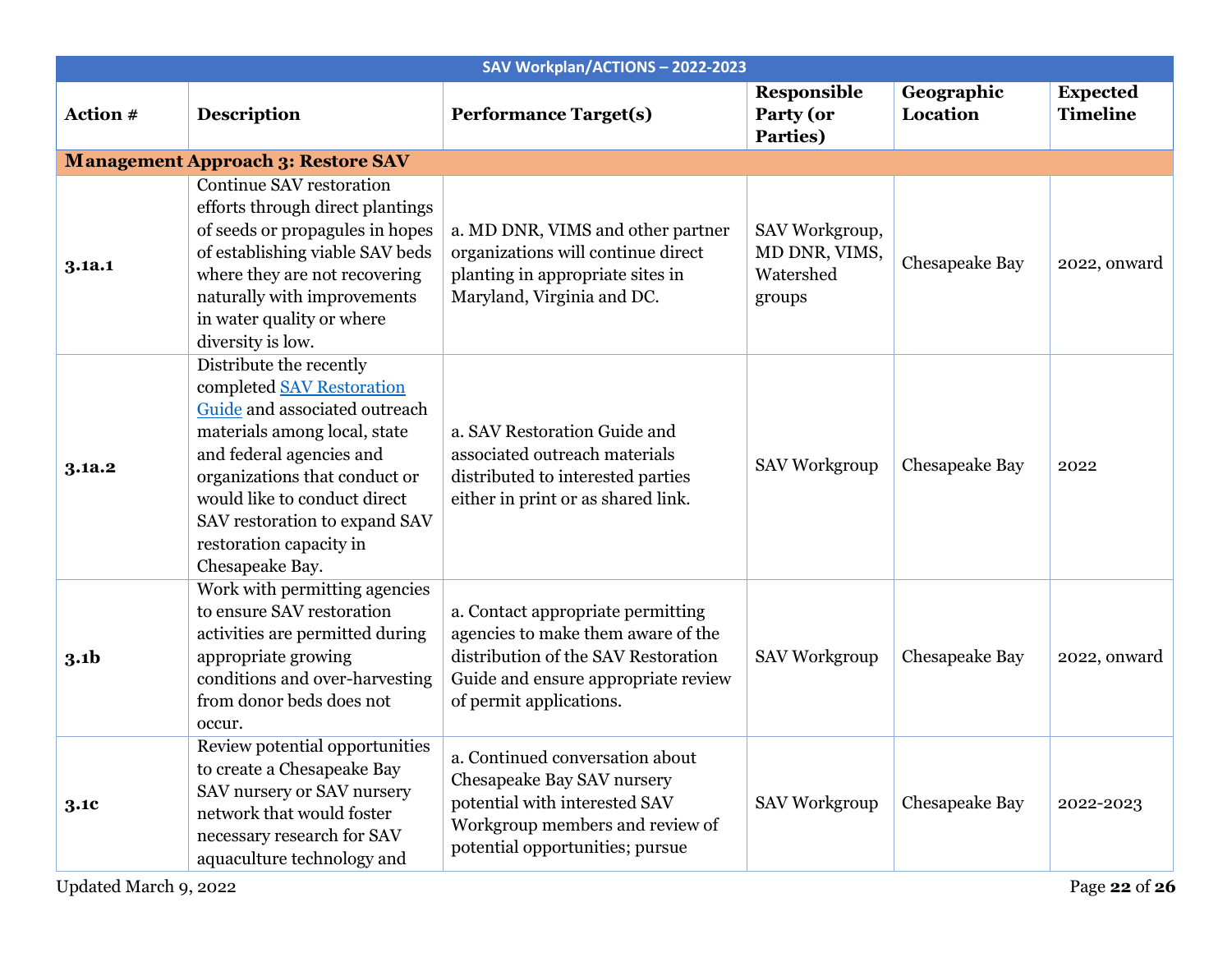| SAV Workplan/ACTIONS-2022-2023 |                                                                                                                                                                                                                                                                                                                                                                            |                                                                                                                                                                                                                                                                                                                                                                          |                                             |                        |                                    |  |
|--------------------------------|----------------------------------------------------------------------------------------------------------------------------------------------------------------------------------------------------------------------------------------------------------------------------------------------------------------------------------------------------------------------------|--------------------------------------------------------------------------------------------------------------------------------------------------------------------------------------------------------------------------------------------------------------------------------------------------------------------------------------------------------------------------|---------------------------------------------|------------------------|------------------------------------|--|
| Action #                       | <b>Description</b>                                                                                                                                                                                                                                                                                                                                                         | <b>Performance Target(s)</b>                                                                                                                                                                                                                                                                                                                                             | <b>Responsible</b><br>Party (or<br>Parties) | Geographic<br>Location | <b>Expected</b><br><b>Timeline</b> |  |
|                                | restoration protocols, provide<br>space for a native SAV seed<br>repository and produce a<br>commercial seed supply;<br>pursue options if possible and<br>funding is available.                                                                                                                                                                                            | funding if available and deemed<br>appropriate                                                                                                                                                                                                                                                                                                                           |                                             |                        |                                    |  |
|                                | Management Approach 4: Enhance SAV research and monitoring<br>Identify and prioritize an                                                                                                                                                                                                                                                                                   |                                                                                                                                                                                                                                                                                                                                                                          |                                             |                        |                                    |  |
| 4.1a                           | updated list of SAV science and<br>research needs, initiate<br>workgroup efforts and/or<br>broader partnership efforts to<br>advance SAV research and<br>provide support for research in<br>the form of funding, steering<br>committee participation,<br>MTAG participation, letters of<br>support for research funding,<br>provide subject matter expert<br>support, etc. | a. Initiate workgroup efforts to<br>identify and prioritize an updated list<br>of science and research needs and<br>support broader partnership efforts<br>to advance SAV research. Identify<br>funding opportunities, offer letters of<br>support, serve on MTAGs and<br>steering committees, and otherwise<br>provide subject matter expert support<br>as appropriate. | <b>SAV Workgroup</b>                        | Chesapeake Bay         | 2022, onward                       |  |
| 4.2a                           | Continue annual Bay-wide SAV<br>Survey to track progress<br>towards SAV restoration<br>targets and water-clarity<br>standards attainment.                                                                                                                                                                                                                                  | a. Continued support of annual Bay-<br>wide aerial SAV monitoring program<br>that provides up to date data<br>regarding the distribution and density<br>of SAV in the Bay and its tributaries.                                                                                                                                                                           | SAV Workgroup,<br>CBP Leadership            | Chesapeake Bay         | 2022, onward                       |  |
| 4.2 <sub>b</sub>               | Work with the Bay Program<br>partners to identify funding<br>opportunities to support the<br>continued exploration of<br>satellite imagery and the<br>development of algorithms and                                                                                                                                                                                        | a. Identification of funding to support<br>algorithm and work flow<br>development; algorithm and work<br>flow development.                                                                                                                                                                                                                                               | SAV Workgroup;<br><b>STAR</b>               | Chesapeake Bay         | 2022-2023                          |  |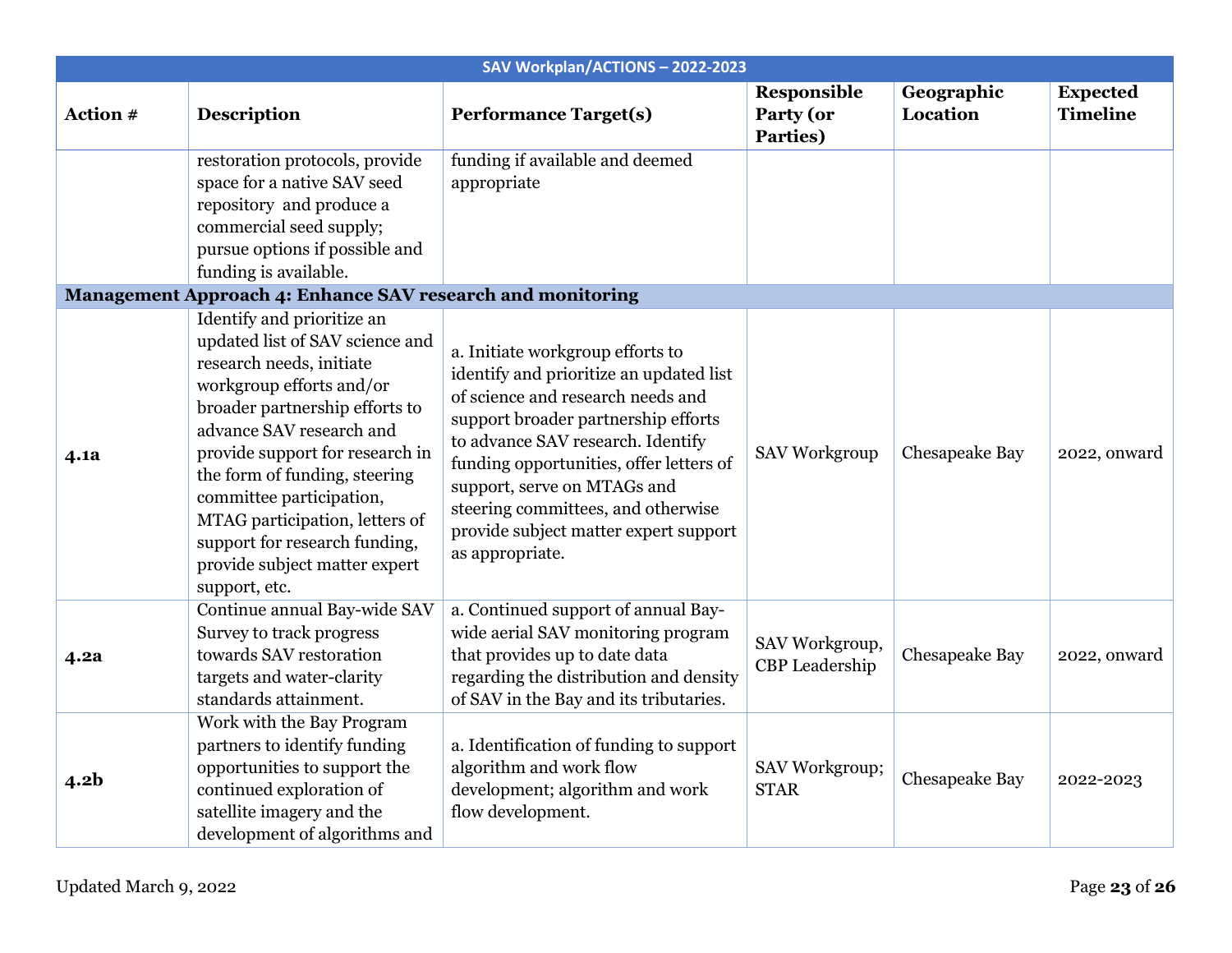| SAV Workplan/ACTIONS-2022-2023 |                                                                                                                                                                                                              |                                                                                                                                                                                                                                                      |                                                                   |                               |                                    |  |
|--------------------------------|--------------------------------------------------------------------------------------------------------------------------------------------------------------------------------------------------------------|------------------------------------------------------------------------------------------------------------------------------------------------------------------------------------------------------------------------------------------------------|-------------------------------------------------------------------|-------------------------------|------------------------------------|--|
| Action #                       | <b>Description</b>                                                                                                                                                                                           | <b>Performance Target(s)</b>                                                                                                                                                                                                                         | <b>Responsible</b><br>Party (or<br>Parties)                       | Geographic<br><b>Location</b> | <b>Expected</b><br><b>Timeline</b> |  |
|                                | work flows to automate SAV<br>detection and quantification.                                                                                                                                                  |                                                                                                                                                                                                                                                      |                                                                   |                               |                                    |  |
| 4.3a                           | Continue implementation of<br>the SAV Watchers Program<br>and work to identify funding<br>opportunities to ensure the<br>long-term stability of the SAV<br>Watchers Program.                                 | a. Continued implementation of<br>Chesapeake Bay SAV Watchers<br>Program. Recruitment of additional<br>organizations and volunteers,<br>certification of additional "trainers"<br>and collection of ground survey data<br>in additional tributaries. | SAV Workgroup;<br><b>SAV Watchers</b><br>Partner<br>Organizations | Chesapeake Bay                | 2022, onward                       |  |
|                                |                                                                                                                                                                                                              | b. Identification of funding<br>opportunities to ensure long-term<br>stability of SAV Watchers Program                                                                                                                                               | SAV Workgroup;<br><b>STAR</b>                                     | Chesapeake Bay                | 2022                               |  |
|                                | <b>Finalize SAV Sentinel Site</b><br>monitoring protocol and<br>develop an implementation<br>plan for the SAV Sentinel Site<br>Program that includes<br>identification and commitment<br>from site adopters. | a. Finalized protocol with basic and<br>advanced monitoring options                                                                                                                                                                                  | <b>SAV Workgroup</b><br><b>SAV Sentinel</b><br>Site Team          | Chesapeake Bay                | 2022                               |  |
| <b>4.4a</b>                    |                                                                                                                                                                                                              | b. Implementation plan developed,<br>site adopters identified and program<br>implemented                                                                                                                                                             | <b>SAV Workgroup</b><br><b>SAV Sentinel</b><br>Site Team          | Chesapeake Bay                | 2022                               |  |
| 4.4 <sub>b</sub>               | <b>Identify funding opportunities</b><br>to ensure the long-term<br>stability of the SAV Sentinel<br>Site Program.                                                                                           | a. Identification of funding for SAV<br>Sentinel Site Program                                                                                                                                                                                        | <b>SAV Workgroup</b>                                              | Chesapeake Bay                | 2022                               |  |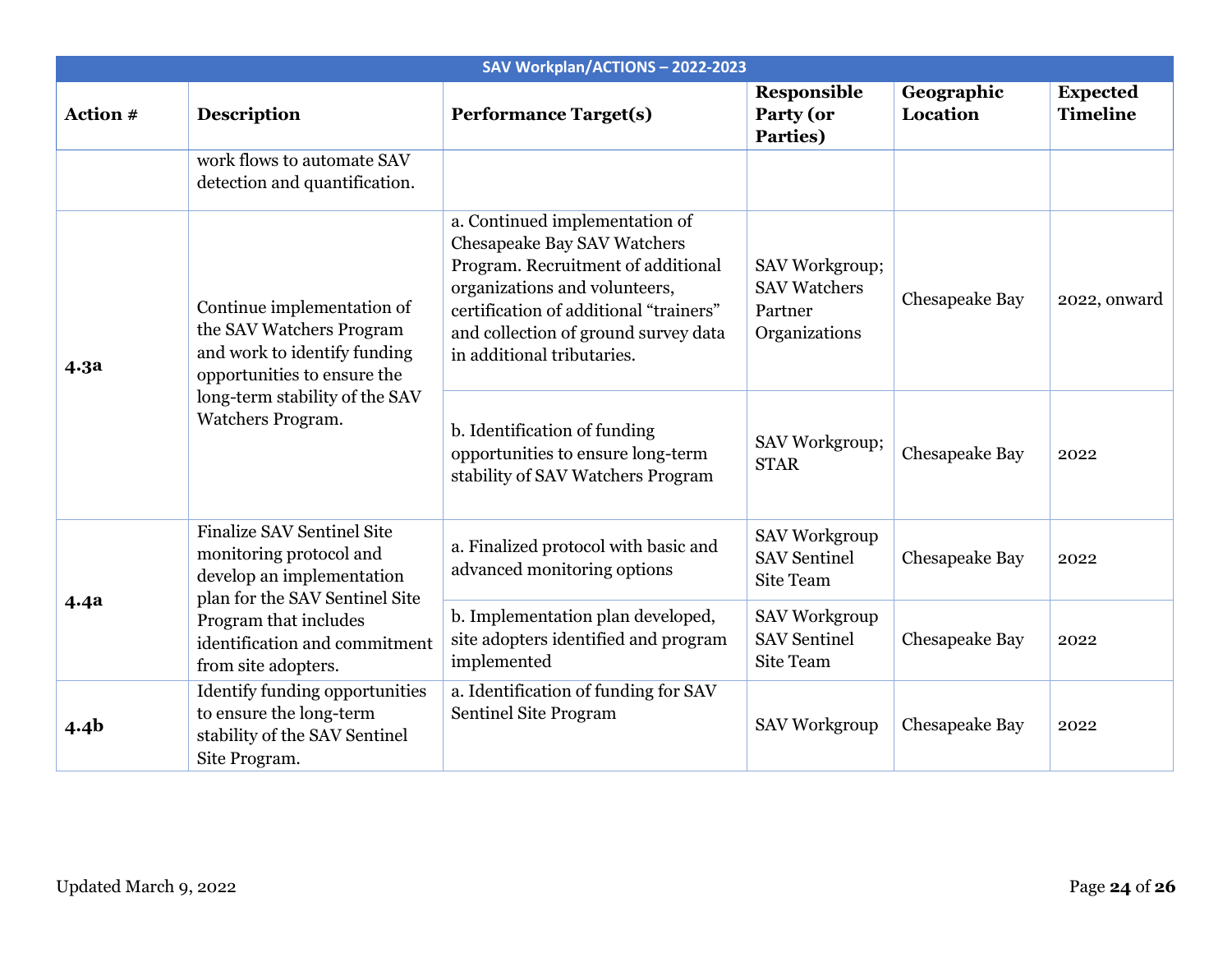| SAV Workplan/ACTIONS-2022-2023                                              |                                                                                                                                                                                                                         |                                                                                                                                                                                                                                                                                                                    |                                              |                        |                                    |  |  |  |  |
|-----------------------------------------------------------------------------|-------------------------------------------------------------------------------------------------------------------------------------------------------------------------------------------------------------------------|--------------------------------------------------------------------------------------------------------------------------------------------------------------------------------------------------------------------------------------------------------------------------------------------------------------------|----------------------------------------------|------------------------|------------------------------------|--|--|--|--|
| Action #                                                                    | <b>Description</b>                                                                                                                                                                                                      | <b>Performance Target(s)</b>                                                                                                                                                                                                                                                                                       | <b>Responsible</b><br>Party (or<br>Parties)  | Geographic<br>Location | <b>Expected</b><br><b>Timeline</b> |  |  |  |  |
| 4.5a                                                                        | Complete the development and<br>publication of the SAV<br>Monitoring Program webpages<br>on Chesapeakebay.net<br>describing and supporting the<br>CBP SAV Monitoring effort.                                            | a. SAV Monitoring Program<br>webpages approved and published                                                                                                                                                                                                                                                       | SAV Workgroup;<br>CBP Comms;<br>CBP Web team | Chesapeake Bay         | 2022                               |  |  |  |  |
| Management Approach 5: Enhance citizen involvement, education, and outreach |                                                                                                                                                                                                                         |                                                                                                                                                                                                                                                                                                                    |                                              |                        |                                    |  |  |  |  |
| 5.1a                                                                        | Develop a communication<br>strategy that enhances the<br>public's knowledge of and<br>appreciation for SAV in<br>Chesapeake Bay.                                                                                        | a. Marketing of the importance of<br>SAV through websites, social media,<br>informational signage at ramps,<br>perception survey, etc.<br>b. Population of the SAV Workgroup<br>webpage on Chesapeakebay.net with<br><b>SAV Workgroup Program</b><br>information, products and relevant<br>literature and reports. | SAV Workgroup;<br><b>CBP Comms</b>           | Chesapeake Bay         | 2022                               |  |  |  |  |
| 5.2a                                                                        | <b>Publish SAV Monitoring</b><br>Program content on<br>Chesapeakebay.net                                                                                                                                                | a. Publication of content, public<br>engagement                                                                                                                                                                                                                                                                    | <b>SAV Workgroup</b>                         | Chesapeake Bay         | 2022                               |  |  |  |  |
| 5.3a                                                                        | Work with the CBP Comms<br>team to identify funding and<br>support to implement the<br>strategy and print the<br>materials. Work with other<br>CBP groups that have also<br>developed CBSM strategies<br>and materials. | a. Identification of funding to support<br>printing pf materials and<br>implementation of CBSM strategy.                                                                                                                                                                                                           | SAV Workgroup;<br><b>CBP Comms</b>           | Chesapeake Bay         | 2022                               |  |  |  |  |
| 5.4a                                                                        | Continue implementation of<br>the SAV Watchers Program<br>and work to identify funding<br>opportunities to ensure the<br>long-term stability of the SAV<br>Watchers Program.                                            | a. Continued implementation of<br>Chesapeake Bay SAV Watchers<br>Program. Recruitment of additional<br>organizations and volunteers,<br>certification of additional "trainers,"                                                                                                                                    | <b>SAV Workgroup</b>                         | Chesapeake Bay         | 2022, onward                       |  |  |  |  |